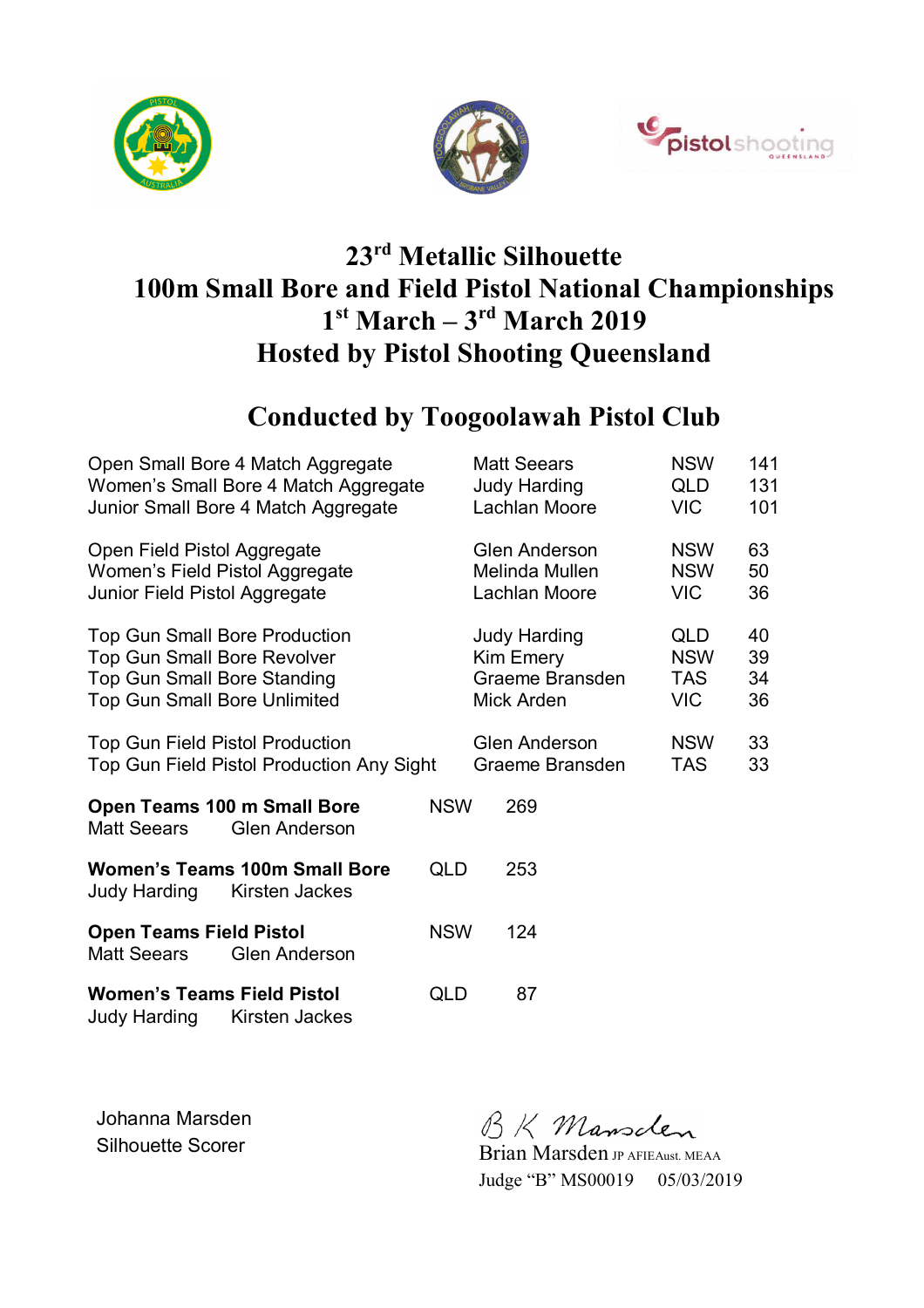# **100m Open Aggregate**

| <b>Aggregate</b> |              | <b>Top Surname</b>    | <b>Name</b>      | Club                   | Prod     | <b>Rev</b> | <b>Stand</b>   | Unlim    |
|------------------|--------------|-----------------------|------------------|------------------------|----------|------------|----------------|----------|
| 141              | 0            | Seears                | Matt             | Merriganowry           | 39       | 38         | 30             | 34       |
| 138              | 0            | Emery                 | Kim              | Mt Lindesay            | 39       | 39         | 24             | 36       |
| 138              | 0            | <b>Bransden</b>       | Graeme           | Georgetown             | 39       | 34         | 34             | 31       |
| 136              | $\mathbf{0}$ | Arden                 | <b>Mick</b>      | Euroa                  | 38       | 36         | 26             | 36       |
| 134              | 0            | Dewsbury              | David            | Narrabri               | 39       | 39         | 26             | 30       |
| 133              | $\Omega$     | Anderson              | Tim              | Narrabri               | 37       | 37         | 27             | 32       |
| 133              | 0            | Davey                 | Jake             | Manilla                | 40       | 36         | 22             | 35       |
| 131              | 0            | Harding               | Judy             | Toogoolawah            | 40       | 38         | 23             | 30       |
| 130              | 0            | Yule                  | lain             | Muswellbrook           | 38       | 37         | 25             | 30       |
| 130              | $\Omega$     | Anderson              | Glen             | <b>Inverell RSM</b>    | 39       | 33         | 25             | 33       |
| 124              | $\Omega$     | <b>Brown</b>          | Richard          | Kurrajong              | 38       | 37         | 18             | 31       |
| 123              | 0            | Harding               | John             | Metro PSQ              | 36       | 35         | 22             | 30       |
| 122              | 0            | Jackes                | Kirsten          | Metro PSQ              | 37       | 37         | 13             | 35       |
| 121              |              | 0 Fischer             | Cheyne           | <b>SSPC ACT</b>        | 35       | 39         | 19             | 28       |
| 120              | 0            | Saunders              | Diarmid          | Toogoolawah            | 36       | 36         | 24             | 24       |
| 120              | 0            | Mullen                | Melinda          | Newcastle              | 30       | 33         | 26             | 31       |
| 119              | 0            | Hanfling              | Jim              | Toogoolawah            | 32       | 28         | 28             | 31       |
| 119              | $\mathbf{0}$ | Anderson              | Jason            | Narrabri               | 38       | 34         | 18             | 29       |
| 116              | 0            | Ledger                | <b>Drew</b>      | Metro PSQ              | 37       | 36         | 11             | 32       |
| 116              | 0            | Ingram                | David            | Metro PSQ              | 37       | 35         | 20             | 24       |
| 113              | 0            | Davey                 | Tim              | Manilla                | 38       | 29         | 14             | 32       |
| 111              | 0            | Jekel                 | Linda            | <b>Whiteman Pk</b>     | 30       | 34         | 18             | 29       |
| 108              | $\Omega$     | Rossetto              | Gianni           | Rockhampton            | 33       | 26         | 18             | 31       |
| 107              |              | 0 Ford                | Jack             | Narrabri               | 30       | 32         | 17             | 28       |
| 107              | 0            | <b>Ricketts</b>       | Robin            | Metro PSQ              | 36       | 29         | 15             | 27       |
| 105              | 0            | Kennington            | Peter            | Metro PSQ              | 30       | 31         | 24             | 20       |
| 104              | 0            | Greaves               | <b>Mick</b>      | Cockburn-              | 29       | 36         | 21             | 18       |
| 103              | 0            | Dawson                | Greg             | Armidale               | 33       | 25         | 15             | 30       |
| 102              | 0            | Anderson              | Terry            | Narrabri               | 27       | 32         | 23             | 20       |
| 101              | 0            | Moore                 | Lachlan          | Yarra                  | 31       | 28         | 22             | 20       |
| 96               | 0            | Wilkins               | Paul             | Narrabri               | 28       | 34         | 14             | 20       |
| 96               | $\mathbf{0}$ | Marsden               | <b>Brian</b>     | Newcastle              | 32       | 31         | 19             | 14       |
| 95               | 0            | Stanfield             | Frank            | Metro PSQ              | 20       | 29         | 18             | 28       |
| 94               | 0            | Moore                 | James            | Yarra                  | 29       | 31         | 15             | 19       |
| 93               | 0            | Howitt                | Paul             | Newcastle              | 32       | 27         | 9              | 25       |
| 91               | 0            | Robinson              | Matt             | Newcastle              | 34       | 22         | 20             | 15       |
| 89               |              | 0 Archibald           | Carmel           | Armidale               | 28       | 18         | 20             | 23       |
| 89               |              | 0 Ellem               | Neville          | Newcastle              | 32       | 22         | 13             | 22       |
| 88               |              | 0 Van Ee              | Aidan            | Toogoolawah            | 30       | 29<br>22   | 15             | 14       |
| 87               | 0            | Shirley               | Adrian           | Toogoolawah            | 30       |            | 18             | 17       |
| 87<br>79         | 0            | Robinson<br>0 Roberts | John             | Newcastle<br>Newcastle | 19<br>22 | 26<br>30   | 18<br>10       | 24<br>17 |
| 78               |              | Cook                  | Derek            | Metro PSQ              | 27       | 27         | 24             | 0        |
| 78               | 0<br>0       | <b>Bennett</b>        | Barry<br>Jeffrey | Childers R & P         | 22       | 23         | 9              | 24       |
| 70               | 0            | Ellem                 | Kerrie           | Newcastle              | 20       | 17         | 13             | 20       |
| 63               | 0            | Chaplin               | lan              | Toogoolawah            | 23       | 28         | 12             | 0        |
| 59               |              | 0 Furler              | Wayne            | Toogoolawah            | 19       | 19         | $\overline{7}$ | 14       |
| 58               |              | 0 Robinson            | Simmone          | Newcastle              | 23       | 11         | 12             | 12       |
| 54               | 0            | Chaplin               | Peter            | Toogoolawah            | 14       | 15         | 16             | 9        |
| 50               | 0            | Todkill               | Graham           | Metro PSQ              | 25       | 0          | 25             | 0        |
| 50               | 0            | Smith                 | Alan             | Toogoolawah            | 16       | 12         | 9              | 13       |
| 43               | 0            | Spry                  | Noel             | Mackay UIT             | 7        | 13         | 11             | 12       |
| 38               |              | 0 Ahchay              | Maurice          | Mackay UIT             | 12       | 13         | 13             | 0        |
| 36               | 0            | Andrews               | Ray              | Cockburn/Freeman       | 16       | 9          | 11             | 0        |
| 18               |              | 0 Gill                | Barry            | Rockhampton            | 9        | 0          | 9              | 0        |
|                  |              |                       |                  |                        |          |            |                |          |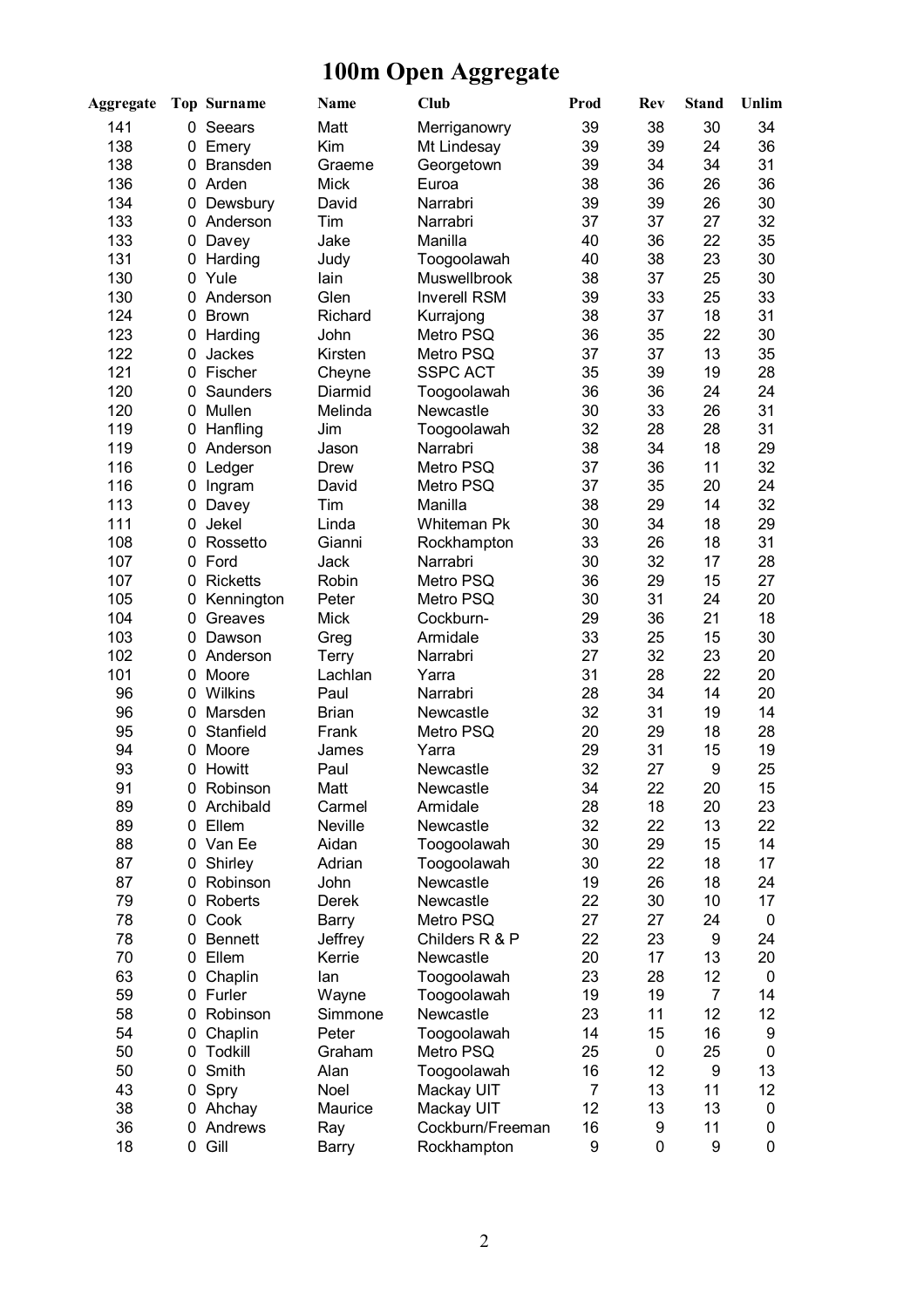### **100m Womens Aggregate**

| <b>Aggregate Top</b> | Surname   | <b>Name</b> | Club        | Prod | Rev | Stand | Unlim |
|----------------------|-----------|-------------|-------------|------|-----|-------|-------|
| 131                  | Harding   | Judy        | Toogoolawah | 40   | 38  | 23    | 30    |
| 122                  | Jackes    | Kirsten     | Metro PSQ   | 37   | 37  | 13    | 35    |
| 120                  | Mullen    | Melinda     | Newcastle   | 30   | 33  | 26    | 31    |
| 111                  | Jekel     | _inda       | Whiteman Pk | 30   | 34  | 18    | 29    |
| 89                   | Archibald | Carmel      | Armidale    | 28   | 18  | 20    | 23    |
| 70                   | Ellem     | Kerrie      | Newcastle   | 20   | 17  | 13    | 20    |
| 58                   | Robinson  | Simmone     | Newcastle   | 23   | 11  | 12    | 12    |

### **100m Juniors Aggregate**

|     | <b>Aggregate Top Surname Name</b> |       | <b>Club</b> |       |     | <b>Prod</b> Rev Stand | Unlim     |
|-----|-----------------------------------|-------|-------------|-------|-----|-----------------------|-----------|
| 101 | 0 Moore     Lachlan               |       | Yarra       | .31 - | -28 | - 22                  | <b>20</b> |
| 88  | 0 Van Ee                          | Aidan | Toogoolawah | 30    | -29 | -15                   | 14        |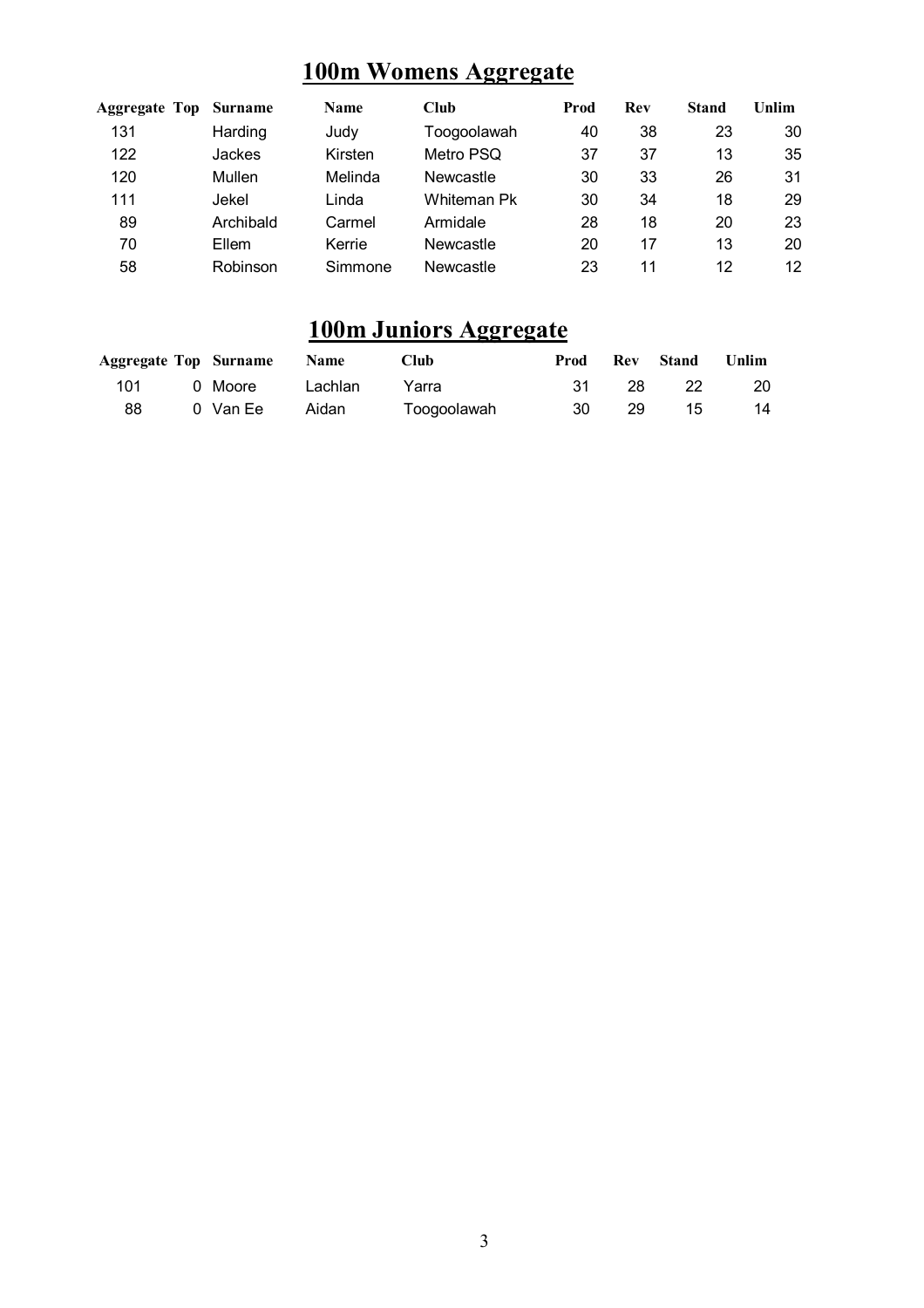# **Field Pistol Aggregate**

| Aggregate | <b>Surname</b>  | Name         | <b>Club</b>             | Production      | <b>Any Sight</b> |
|-----------|-----------------|--------------|-------------------------|-----------------|------------------|
| 63        | Anderson        | Glen         | <b>Inverell RSM</b>     | 33              | 30               |
| 61        | Seears          | Matt         | Merriganowry            | 28              | 33               |
| 59        | Arden           | <b>Mick</b>  | Euroa                   | 27              | 32               |
| 57        | Yule            | lain         | Muswellbrook            | 27              | 30               |
| 56        | Kennington      | Peter        | Metro PSQ               | 28              | 28               |
| 56        | Davey           | Jake         | Manilla                 | 24              | 32               |
| 56        | <b>Bransden</b> | Graeme       | Georgetown              | 23              | 33               |
| 55        | Hanfling        | Jim          | Toogoolawah             | 25              | 30               |
| 53        | Marsden         | <b>Brian</b> | Newcastle               | 21              | 32               |
| 53        | Dawson          | Greg         | Armidale                | 23              | 30               |
| 52        | Harding         | John         | Metro PSQ               | 25              | 27               |
| 52        | Anderson        | Tim          | Narrabri                | 26              | 26               |
| 51        | Anderson        | <b>Terry</b> | Narrabri                | 26              | 25               |
| 51        | Emery           | Kim          | Mt Lindesay             | 20              | 31               |
| 50        | Anderson        | Jason        | Narrabri                | 19              | 31               |
| 50        | Mullen          | Melinda      | Newcastle               | 22              | 28               |
| 49        |                 |              |                         | 27              | 22               |
|           | Harding         | Judy         | Toogoolawah             |                 |                  |
| 49        | Fischer         | Cheyne       | <b>SSPC ACT</b>         | 24              | 25               |
| 48        | <b>Todkill</b>  | Graham       | Metro PSQ               | 22              | 26               |
| 48        | Cook            | Barry        | Metro PSQ               | 24              | 24               |
| 47        | Saunders        | Diarmid      | Toogoolawah             | 26              | 21               |
| 45        | Jekel           | Linda        | Whiteman Pk             | 18              | 27               |
| 45        | Stanfield       | Frank        | Metro PSQ               | 24              | 21               |
| 45        | Ford            | Jack         | Narrabri                | 23              | 22               |
| 43        | Rossetto        | Gianni       | Rockhampton             | 23              | 20               |
| 41        | Greaves         | Mick         | Cockburn-               | 20              | 21               |
| 40        | <b>Brown</b>    | Richard      | Kurrajong               | 19              | 21               |
| 40        | Davey           | Tim          | Manilla                 | 14              | 26               |
| 39        | Ahchay          | Maurice      | Mackay UIT              | 17              | 22               |
| 39        | Ellem           | Neville      | Newcastle               | 23              | 16               |
| 38        | Clark           | Michelle     | Metro PSQ               | 18              | 20               |
| 38        | Jackes          | Kirsten      | Metro PSQ               | 21              | 17               |
| 37        | Ledger          | Drew         | Metro PSQ               | 13              | 24               |
| 36        | Howitt          | Paul         | Newcastle               | 18              | 18               |
| 36        | Moore           | Lachlan      | Yarra                   | 20              | 16               |
| 34        | Robinson        | Matt         | Newcastle               | 15              | 19               |
| 34        | <b>Bennett</b>  | Jeffrey      | Childers R & P          | 15              | 19               |
| 33        | Ellem           | Kerrie       | Newcastle               | 18              | 15               |
| 33        | Archibald       | Carmel       | Armidale                | 11              | 22               |
| 32        | Smith           | Alan         | Toogoolawah             | 14              | 18               |
| 31        | Robinson        | John         | Newcastle               | 12              | 19               |
| 31        | Chaplin         | Peter        | Toogoolawah             | 9               | 22               |
| 31        | Dewsbury        | David        | Narrabri                | 31              | $\mathbf 0$      |
| 30        | Moore           | James        | Yarra                   | 18              | 12 <sup>°</sup>  |
| 30        | Wilkins         | Paul         | Narrabri                | 16              | 14               |
| 28        | Shirley         | Adrian       | Toogoolawah             | 18              | 10 <sup>1</sup>  |
| 27        | Furler          | Wayne        | Toogoolawah             | 11              | 16               |
| 27        | Chaplin         | lan          | Toogoolawah             | 14              | 13               |
| 25        | <b>Ricketts</b> | Robin        | Metro PSQ               | 10              | 15               |
| 24        |                 | Noel         |                         |                 | 18               |
| 22        | Spry<br>Roberts | Derek        | Mackay UIT<br>Newcastle | 6<br>8          | 14               |
|           |                 |              |                         |                 |                  |
| 19        | Robinson        | Simmone      | Newcastle               | 12 <sub>2</sub> | 7                |
| 11        | Gill            | Barry        | Rockhampton             | 11              | 0                |
| 10        | Andrews         | Ray          | Cockburn/Freemantl      | 0               | 10 <sup>°</sup>  |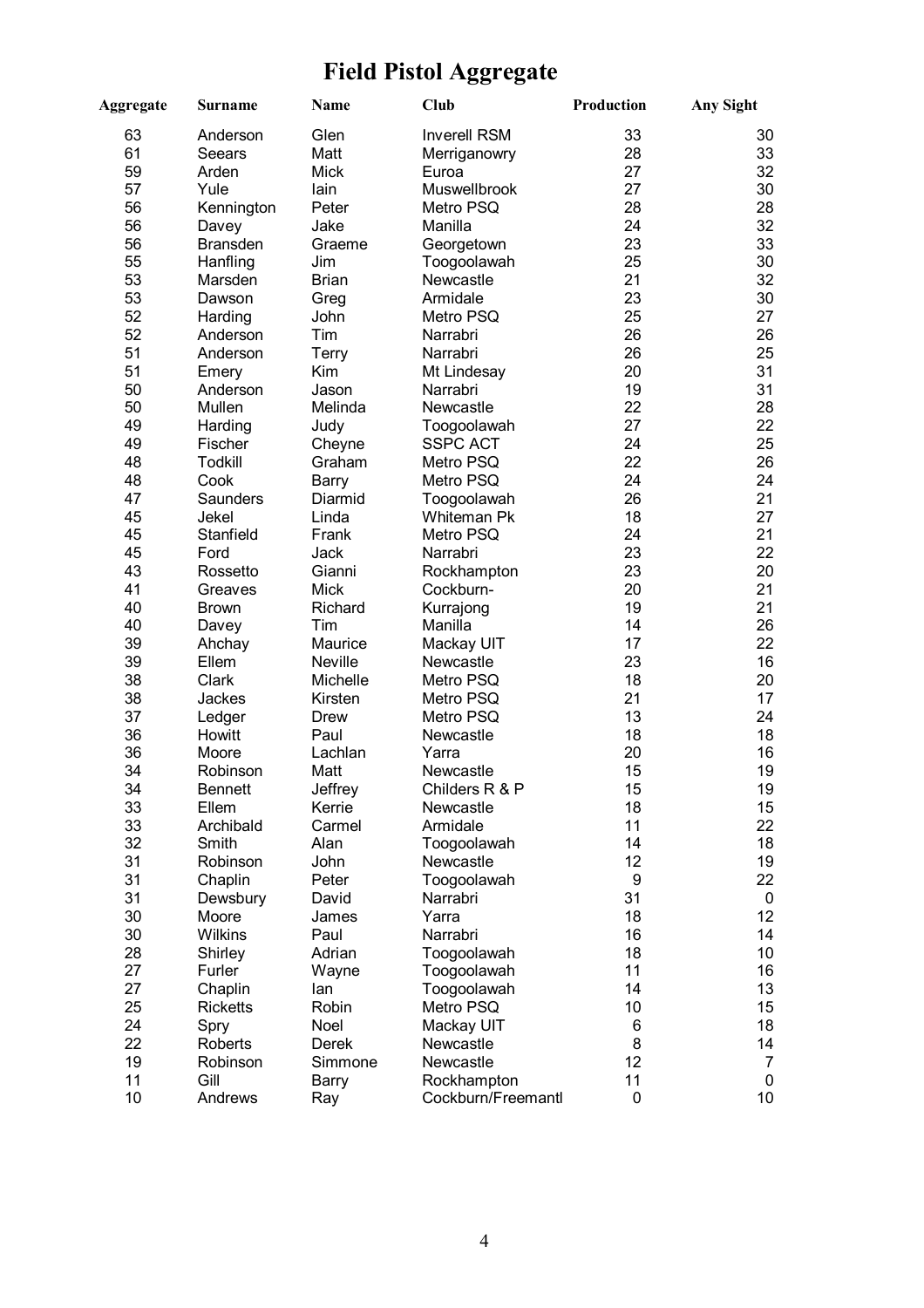# **Ladies' Field Pistol Aggregate**

| Aggregate | Surname   | <b>Name</b> | Club               | <b>Production</b> | Any Sight |
|-----------|-----------|-------------|--------------------|-------------------|-----------|
| 50        | Mullen    | Melinda     | Newcastle          | 22                | 28        |
| 49        | Harding   | Judy        | Toogoolawah        | 27                | 22        |
| 45        | Jekel     | Linda       | <b>Whiteman Pk</b> | 18                | 27        |
| 38        | Clark     | Michelle    | Metro PSQ          | 18                | 20        |
| 38        | Jackes    | Kirsten     | Metro PSQ          | 21                | 17        |
| 33        | Ellem     | Kerrie      | Newcastle          | 18                | 15        |
| 33        | Archibald | Carmel      | Armidale           | 11                | 22        |
| 19        | Robinson  | Simmone     | Newcastle          | 12                | 7         |

# **Junior's Field Pistol Aggregate**

| <b>Aggregate</b> | <b>Surname</b> | <b>Name</b> | Club  | <b>Production</b> Any Sight |    |
|------------------|----------------|-------------|-------|-----------------------------|----|
| 36               | Moore          | Lachlan     | Yarra | 20                          | 16 |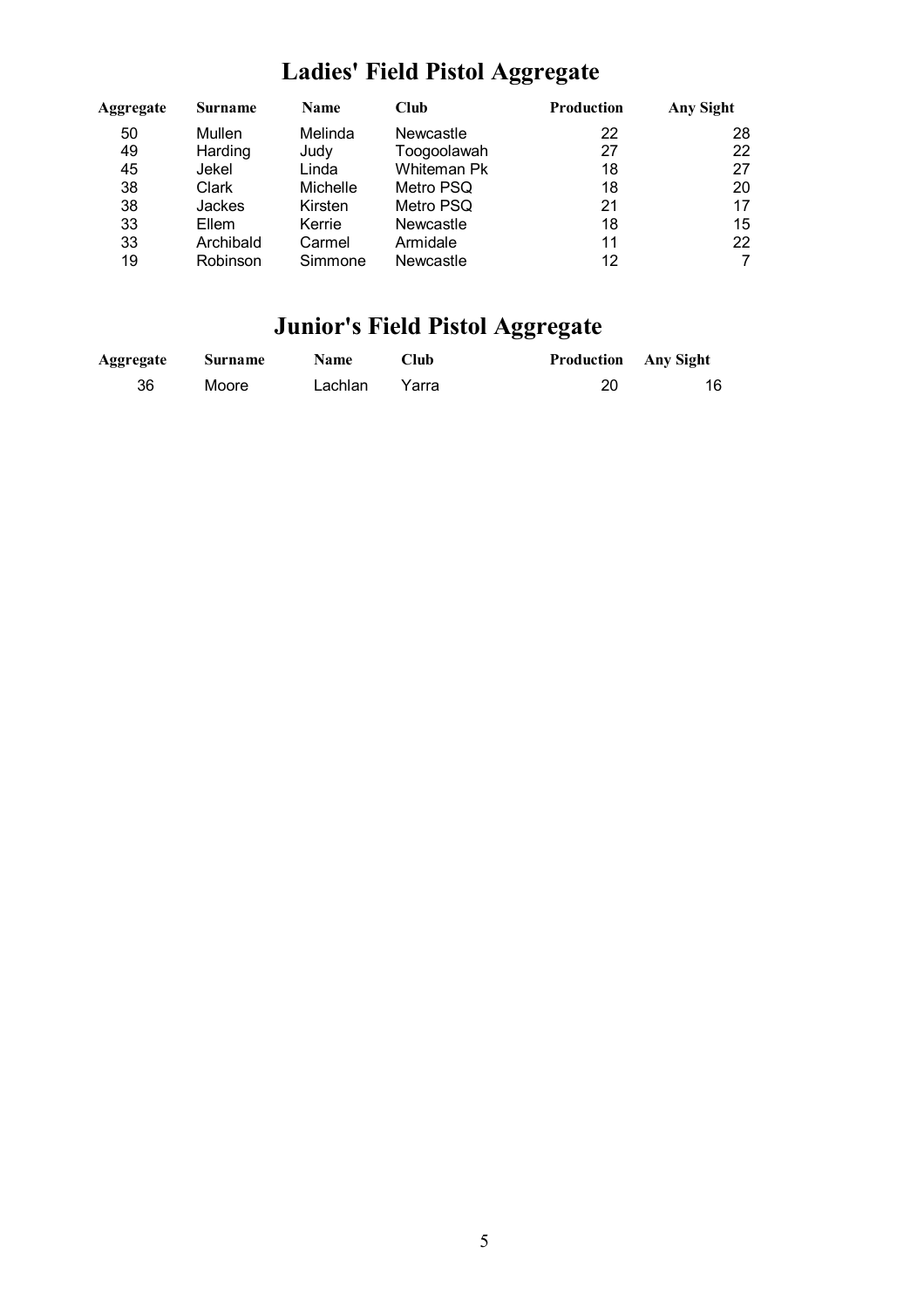# **100m Production Off Gun**

| Name           | <b>Surname</b>  | Club                |            | Grade Grade | <b>Total</b> | <b>Top</b>     |                  |    | Chic Pig Turk Ram |                |
|----------------|-----------------|---------------------|------------|-------------|--------------|----------------|------------------|----|-------------------|----------------|
| Judy           | Harding         | Toogoolawah         | <b>INT</b> |             | 40           | $\mathbf{1}$   | 10               | 10 | 10                | 10             |
| Jake           | Davey           | Manilla             | AAA        |             | 40           | $\overline{2}$ | 10               | 10 | 10                | 10             |
| Matt           | Seears          | Merriganowry        | <b>INT</b> |             | 39           | 3              | 10               | 10 | 9                 | 10             |
| David          | Dewsbury        | Narrabri            | <b>INT</b> |             | 39           | 4              | 10               | 10 | 9                 | 10             |
| Kim            | Emery           | Mt Lindesay         | <b>INT</b> |             | 39           | 5              | 10               | 10 | 9                 | 10             |
| Glen           | Anderson        | <b>Inverell RSM</b> | <b>INT</b> |             | 39           | 6              | 10               | 10 | 9                 | 10             |
| Graeme         | <b>Bransden</b> | Georgetown          | <b>INT</b> |             | 39           | $\overline{7}$ | 10               | 10 | 9                 | 10             |
| Jason          | Anderson        | Narrabri            | <b>INT</b> |             | 38           | 8              | 10               | 10 | 8                 | 10             |
| <b>Mick</b>    | Arden           | Euroa               | <b>INT</b> |             | 38           | 9              | 10               | 10 | 8                 | 10             |
| Richard        | <b>Brown</b>    | Kurrajong           | <b>INT</b> |             | 38           | 10             | 10               | 10 | 9                 | 9              |
| Tim            | Davey           | Manilla             | AAA        |             | 38           | 11             | 10               | 10 | 10                | 8              |
| lain           | Yule            | Muswellbrook        | <b>INT</b> |             | 38           | 12             | 10               | 10 | 10                | 8              |
| David          | Ingram          | Metro PSQ           | AAA        |             | 37           |                | 10               | 10 | 8                 | 9              |
| Drew           | Ledger          | Metro PSQ           | AAA        |             | 37           |                | 10               | 10 | 8                 | 9              |
| Tim            | Anderson        | Narrabri            | <b>INT</b> |             | 37           |                | 10               | 10 | 9                 | 8              |
| Kirsten        | Jackes          | Metro PSQ           | <b>INT</b> |             | 37           |                | 10               | 10 | 9                 | 8              |
| Robin          | <b>Ricketts</b> | Metro PSQ           | AA         |             | 36           |                | 10               | 8  | 9                 | 9              |
| John           | Harding         | Metro PSQ           | <b>INT</b> |             | 36           |                | 10               | 10 | 8                 | 8              |
| Diarmid        | Saunders        | Toogoolawah         | AAA        |             | 36           |                | 10               | 10 | 8                 | 8              |
| Cheyne         | Fischer         | <b>SSPC ACT</b>     | <b>INT</b> |             | 35           |                | 10               | 10 | $\overline{7}$    | 8              |
| Matt           | Robinson        | Newcastle           | AA         |             | 34           |                | $\boldsymbol{9}$ | 10 | 8                 | 7              |
| Greg           | Dawson          | Armidale            | <b>AAA</b> |             | 33           |                | 10               | 8  | 8                 | $\overline{7}$ |
| Gianni         | Rossetto        | Rockhampton         | AA         |             | 33           |                | 9                | 10 | $\overline{7}$    | $\overline{7}$ |
| Jim            | Hanfling        | Toogoolawah         | AAA        |             | 32           |                | 9                | 9  | $\overline{7}$    | 7              |
| <b>Neville</b> | Ellem           | Newcastle           | <b>INT</b> |             | 32           |                | 10               | 10 | 6                 | 6              |
| <b>Brian</b>   | Marsden         | Newcastle           | AAA        |             | 32           |                | 10               | 10 | 6                 | 6              |
| Paul           | Howitt          | Newcastle           | AA         |             | 32           |                | 10               | 10 | 7                 | 5              |
| Lachlan        | Moore           | Yarra               | AAA        |             | 31           |                | 10               | 9  | 5                 | 7              |
| Peter          | Kennington      | Metro PSQ           | AAA        |             | 30           |                | 10               | 8  | 4                 | 8              |
| Adrian         | Shirley         | Toogoolawah         | AA         |             | 30           |                | 8                | 8  | 7                 | 7              |
| Aidan          | Van Ee          | Toogoolawah         | AA         |             | 30           |                | 8                | 9  | 7                 | 6              |
| Jack           | Ford            | Narrabri            | AA         |             | 30           |                | 10               | 9  | 6                 | 5              |
| Linda          | Jekel           | Whiteman Pk         | A          |             | 30           |                | 10               | 9  | 6                 | 5              |
| Melinda        | Mullen          | Newcastle           | AAA        |             | 30           |                | 10               | 9  | 7                 | 4              |
| Mick           | Greaves         | Cockburn-           | AAA        |             | 29           |                | 8                | 8  | 5                 | 8              |
| James          | Moore           | Yarra               | AAA        |             | 29           |                | 8                | 10 | 5                 | 6              |
| Paul           | Wilkins         | Narrabri            | AAA        |             | 28           |                | 9                | 9  | 4                 | 6              |
| Carmel         | Archibald       | Armidale            | AA         |             | 28           |                | $\overline{7}$   | 8  | 8                 | 5              |
| Barry          | Cook            | Metro PSQ           | AA         |             | 27           |                | 10               | 7  | $\overline{2}$    | 8              |
| Terry          | Anderson        | Narrabri            | AAA        |             | 27           |                | 10               | 8  | 3                 | 6              |
| Graham         | Todkill         | Metro PSQ           | AA         |             | 25           |                | 8                | 9  | 3                 | 5              |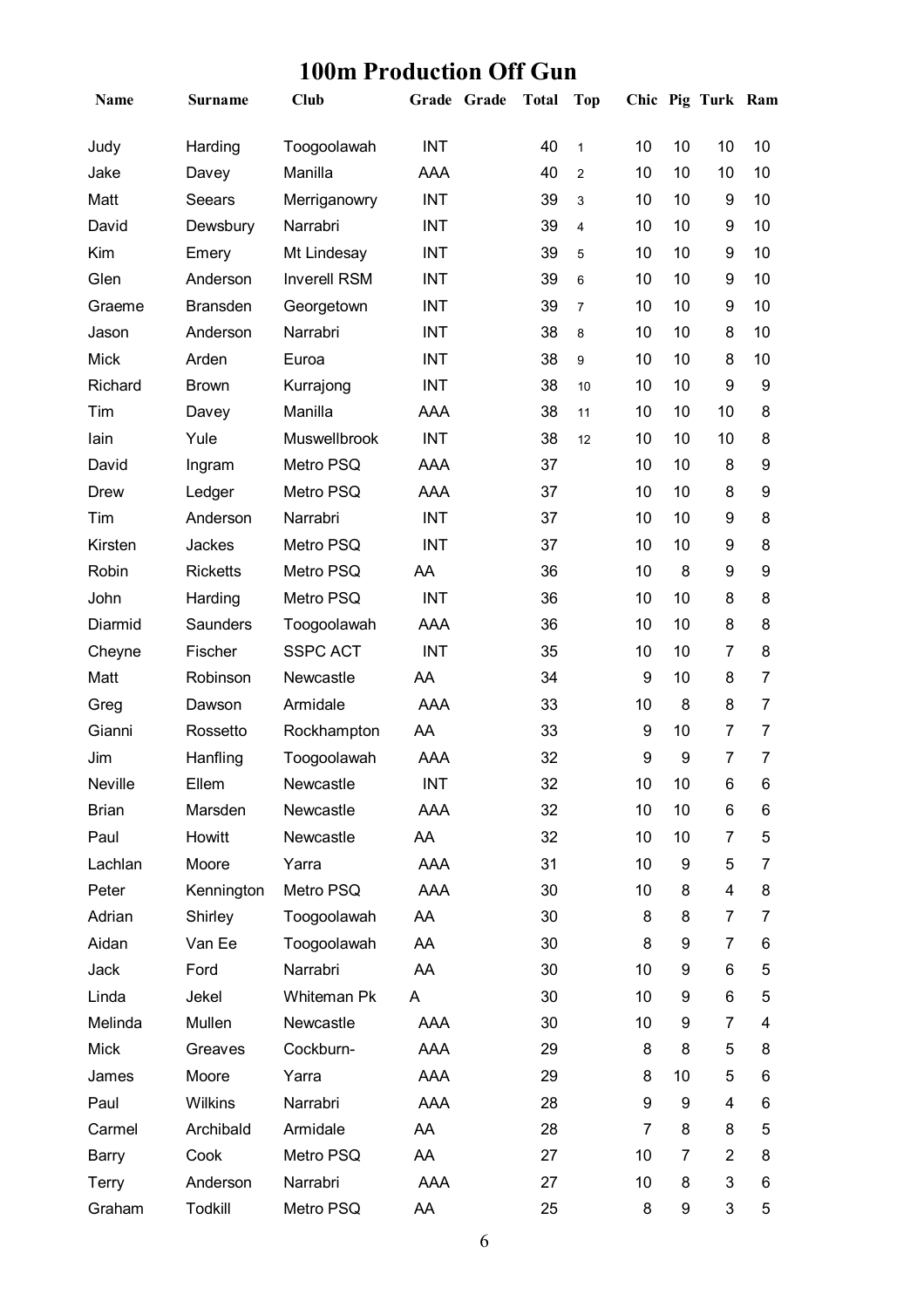| lan     | Chaplin        | Toogoolawah      | AA  | 23 | 6              | 5 | 7              | 5              |
|---------|----------------|------------------|-----|----|----------------|---|----------------|----------------|
| Simmone | Robinson       | Newcastle        | B   | 23 | 4              | 8 | 8              | 3              |
| Derek   | Roberts        | Newcastle        | A   | 22 | 6              | 7 | 3              | 6              |
| Jeffrey | <b>Bennett</b> | Childers R & P   | AA  | 22 | 10             | 7 | $\overline{2}$ | 3              |
| Kerrie  | Ellem          | Newcastle        | AA  | 20 | 5              | 8 | $\overline{2}$ | 5              |
| Frank   | Stanfield      | Metro PSQ        | AA. | 20 | 8              | 6 | $\overline{4}$ | 2              |
| John    | Robinson       | Newcastle        | AAA | 19 | 5              | 5 | 3              | 6              |
| Wayne   | Furler         | Toogoolawah      | AA  | 19 | 6              | 6 | $\overline{2}$ | 5              |
| Ray     | Andrews        | Cockburn/FreemaB |     | 16 | 5              | 6 | $\overline{2}$ | 3              |
| Alan    | Smith          | Toogoolawah      | A   | 16 | 6              | 5 | 3              | $\overline{2}$ |
| Peter   | Chaplin        | Toogoolawah      | A   | 14 | 5              | 5 | 3              | $\mathbf{1}$   |
| Maurice | Ahchay         | Mackay UIT       | B   | 12 | 5              | 3 | 1              | 3              |
| Barry   | Gill           | Rockhampton      | AA  | 9  | 3              | 2 | 2              | $\overline{2}$ |
| Noel    | Spry           | Mackay UIT       | B   | 7  | $\overline{2}$ | 3 | $\mathbf 0$    | 2              |

### **100m Revolver Off Gun**

| Name         | <b>Surname</b>  | Club                | Grade Grade | <b>Total</b> | Top            |    |                  | Chic Pig Turk Ram |                  |
|--------------|-----------------|---------------------|-------------|--------------|----------------|----|------------------|-------------------|------------------|
| Kim          | Emery           | Mt Lindesay         | <b>INT</b>  | 39           | $\mathbf{1}$   | 10 | 10               | 10                | 9                |
| David        | Dewsbury        | Narrabri            | <b>INT</b>  | 39           | $\overline{2}$ | 10 | 10               | 9                 | 10               |
| Cheyne       | Fischer         | <b>SSPC ACT</b>     | <b>INT</b>  | 39           | 3              | 10 | 10               | 10                | 9                |
| Judy         | Harding         | Toogoolawah         | <b>INT</b>  | 38           |                | 10 | 10               | 8                 | 10               |
| Matt         | Seears          | Merriganowry        | <b>INT</b>  | 38           |                | 10 | 10               | 9                 | 9                |
| Kirsten      | Jackes          | Metro PSQ           | <b>INT</b>  | 37           |                | 10 | 10               | $\overline{7}$    | 10               |
| Tim          | Anderson        | Narrabri            | <b>INT</b>  | 37           |                | 10 | 9                | 9                 | 9                |
| lain         | Yule            | Muswellbrook        | <b>INT</b>  | 37           |                | 10 | 10               | 9                 | 8                |
| Richard      | <b>Brown</b>    | Kurrajong           | <b>INT</b>  | 37           |                | 10 | 10               | 10                | $\overline{7}$   |
| Diarmid      | <b>Saunders</b> | Toogoolawah         | <b>AAA</b>  | 36           |                | 9  | $\boldsymbol{9}$ | 8                 | 10               |
| Jake         | Davey           | Manilla             | AA          | 36           |                | 10 | 9                | $\overline{7}$    | 10               |
| <b>Drew</b>  | Ledger          | Metro PSQ           | <b>AAA</b>  | 36           |                | 10 | 9                | 8                 | 9                |
| <b>Mick</b>  | Arden           | Euroa               | <b>AAA</b>  | 36           |                | 10 | 10               | $\overline{7}$    | 9                |
| <b>Mick</b>  | Greaves         | Cockburn-           | AA          | 36           |                | 10 | 10               | 8                 | 8                |
| David        | Ingram          | Metro PSQ           | AA          | 35           |                | 10 | 10               | $\overline{7}$    | 8                |
| John         | Harding         | Metro PSQ           | <b>INT</b>  | 35           |                | 10 | 9                | 10                | $6\phantom{1}$   |
| Linda        | Jekel           | <b>Whiteman Pk</b>  | AA          | 34           |                | 9  | 10               | $6\phantom{1}$    | 9                |
| Graeme       | <b>Bransden</b> | Georgetown          | <b>INT</b>  | 34           |                | 10 | 10               | $\overline{7}$    | $\overline{7}$   |
| Jason        | Anderson        | Narrabri            | <b>AAA</b>  | 34           |                | 9  | 10               | 9                 | 6                |
| Paul         | Wilkins         | Narrabri            | <b>AAA</b>  | 34           |                | 10 | 10               | 8                 | 6                |
| Melinda      | Mullen          | Newcastle           | <b>AAA</b>  | 33           |                | 10 | 8                | $6\phantom{1}$    | $\boldsymbol{9}$ |
| Glen         | Anderson        | <b>Inverell RSM</b> | <b>INT</b>  | 33           |                | 10 | 10               | 6                 | $\overline{7}$   |
| <b>Terry</b> | Anderson        | Narrabri            | <b>AAA</b>  | 32           |                | 9  | $\overline{7}$   | 8                 | 8                |
| <b>Jack</b>  | Ford            | Narrabri            | <b>AAA</b>  | 32           |                | 9  | 9                | $6\phantom{1}$    | 8                |
| <b>Brian</b> | Marsden         | Newcastle           | <b>AAA</b>  | 31           |                | 8  | 9                | $\overline{7}$    | $\overline{7}$   |
| James        | Moore           | Yarra               | AA          | 31           |                | 9  | 9                | 6                 | $\overline{7}$   |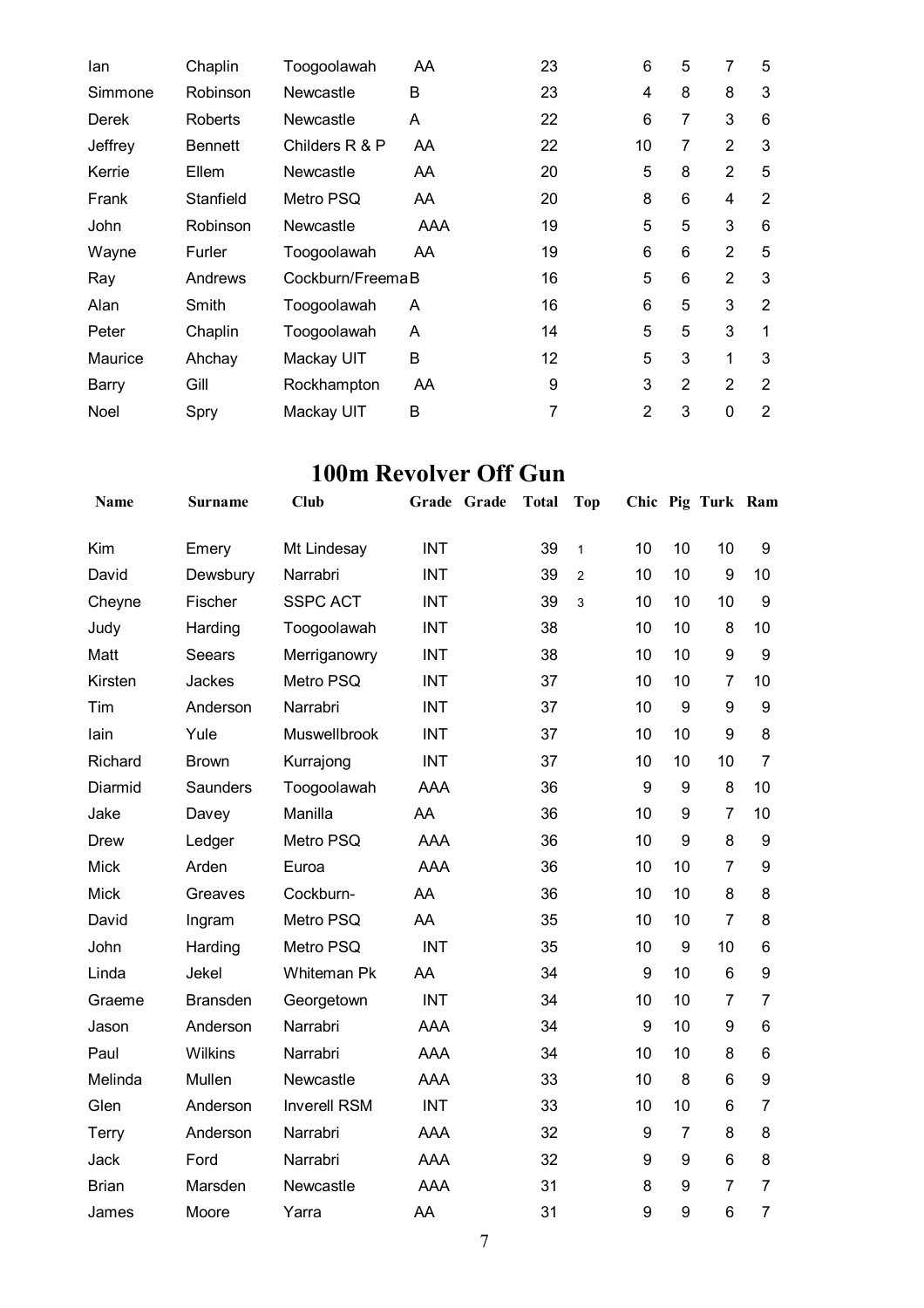| Peter        | Kennington      | Metro PSQ        | AAA        | 31 | 10                      | 10             | $\overline{7}$ | 4                       |
|--------------|-----------------|------------------|------------|----|-------------------------|----------------|----------------|-------------------------|
| <b>Derek</b> | <b>Roberts</b>  | Newcastle        | A          | 30 | 8                       | 9              | 6              | $\overline{7}$          |
| Robin        | <b>Ricketts</b> | Metro PSQ        | AA         | 29 | 10                      | 6              | $\overline{7}$ | 6                       |
| Tim          | Davey           | Manilla          | AA         | 29 | 10                      | 8              | 5              | 6                       |
| Aidan        | Van Ee          | Toogoolawah      | AA         | 29 | 10                      | 8              | 5              | 6                       |
| Frank        | Stanfield       | Metro PSQ        | AA         | 29 | 10                      | 10             | 4              | 5                       |
| Lachlan      | Moore           | Yarra            | A          | 28 | $\overline{7}$          | $\overline{7}$ | 9              | 5                       |
| Jim          | Hanfling        | Toogoolawah      | <b>AAA</b> | 28 | 8                       | 8              | $\overline{7}$ | 5                       |
| lan          | Chaplin         | Toogoolawah      | AA         | 28 | 10                      | 9              | $\overline{4}$ | 5                       |
| Paul         | Howitt          | Newcastle        | AA         | 27 | 5                       | 9              | 6              | $\overline{7}$          |
| Barry        | Cook            | Metro PSQ        | AA         | 27 | 8                       | 8              | 5              | 6                       |
| Gianni       | Rossetto        | Rockhampton      | AA         | 26 | 6                       | $\overline{7}$ | 6              | $\overline{7}$          |
| John         | Robinson        | Newcastle        | AA         | 26 | $\overline{7}$          | 9              | 6              | $\overline{\mathbf{4}}$ |
| Greg         | Dawson          | Armidale         | AA         | 25 | 5                       | $\overline{7}$ | 8              | 5                       |
| Jeffrey      | <b>Bennett</b>  | Childers R & P   | AA         | 23 | 9                       | $6\phantom{1}$ | 3              | 5                       |
| Adrian       | Shirley         | Toogoolawah      | AA         | 22 | 6                       | 10             | 3              | 3                       |
| Matt         | Robinson        | Newcastle        | AA         | 22 | 8                       | 8              | 4              | $\overline{2}$          |
| Neville      | Ellem           | Newcastle        | <b>AAA</b> | 22 | 10                      | 6              | 4              | $\overline{2}$          |
| Wayne        | Furler          | Toogoolawah      | A          | 19 | 3                       | 6              | $\overline{7}$ | 3                       |
| Carmel       | Archibald       | Armidale         | A          | 18 | 5                       | 6              | 3              | 4                       |
| Kerrie       | Ellem           | Newcastle        | AA         | 17 | 6                       | 9              | $\mathbf{1}$   | $\mathbf{1}$            |
| Peter        | Chaplin         | Toogoolawah      | A          | 15 | 7                       | $\overline{4}$ | $\overline{2}$ | $\overline{2}$          |
| Maurice      | Ahchay          | Mackay UIT       | B          | 13 | 4                       | 5              | $\mathbf{1}$   | 3                       |
| Noel         | Spry            | Mackay UIT       | B          | 13 | 6                       | 3              | $\overline{2}$ | $\overline{2}$          |
| Alan         | Smith           | Toogoolawah      | AA         | 12 | 5                       | $\overline{2}$ | 1              | 4                       |
| Simmone      | Robinson        | Newcastle        | B          | 11 | 4                       | $\overline{2}$ | 3              | $\overline{2}$          |
| Ray          | Andrews         | Cockburn/FreemaB |            | 9  | $\overline{\mathbf{4}}$ | $\overline{4}$ | $\mathbf 0$    | 1                       |

# **100m Standing Off Gun**

| <b>Name</b> | Surname         | <b>Club</b>         | Grade Grade | Total | Top |    |    | Chic Pig Turk Ram |    |
|-------------|-----------------|---------------------|-------------|-------|-----|----|----|-------------------|----|
| Graeme      | <b>Bransden</b> | Georgetown          | <b>INT</b>  | 34    |     | 9  | 9  | 6                 | 10 |
| Matt        | Seears          | Merriganowry        | <b>INT</b>  | 30    |     | 8  | 10 | 4                 | 8  |
| Jim         | Hanfling        | Toogoolawah         | <b>INT</b>  | 28    |     | 10 | 7  | 5                 | 6  |
| Tim         | Anderson        | Narrabri            | <b>INT</b>  | 27    |     | 9  | 9  | $\overline{2}$    | 7  |
| Melinda     | Mullen          | Newcastle           | <b>INT</b>  | 26    |     | 9  | 7  | 3                 | 7  |
| Mick        | Arden           | Euroa               | AAA         | 26    |     | 8  | 8  | 4                 | 6  |
| David       | Dewsbury        | Narrabri            | AAA         | 26    |     | 6  | 7  | 8                 | 5  |
| Graham      | Todkill         | Metro PSQ           | AA          | 25    |     | 7  | 10 | $\overline{2}$    | 6  |
| lain        | Yule            | <b>Muswellbrook</b> | <b>INT</b>  | 25    |     | 7  | 9  | 4                 | 5  |
| Glen        | Anderson        | <b>Inverell RSM</b> | <b>INT</b>  | 25    |     | 8  | 9  | 4                 | 4  |
| Kim         | Emery           | Mt Lindesay         | <b>INT</b>  | 24    |     | 8  | 6  | 5                 | 5  |
| Peter       | Kennington      | Metro PSQ           | AAA         | 24    |     | 9  | 5  | 5                 | 5  |
| Diarmid     | Saunders        | Toogoolawah         | AAA         | 24    |     | 9  | 6  | 4                 | 5  |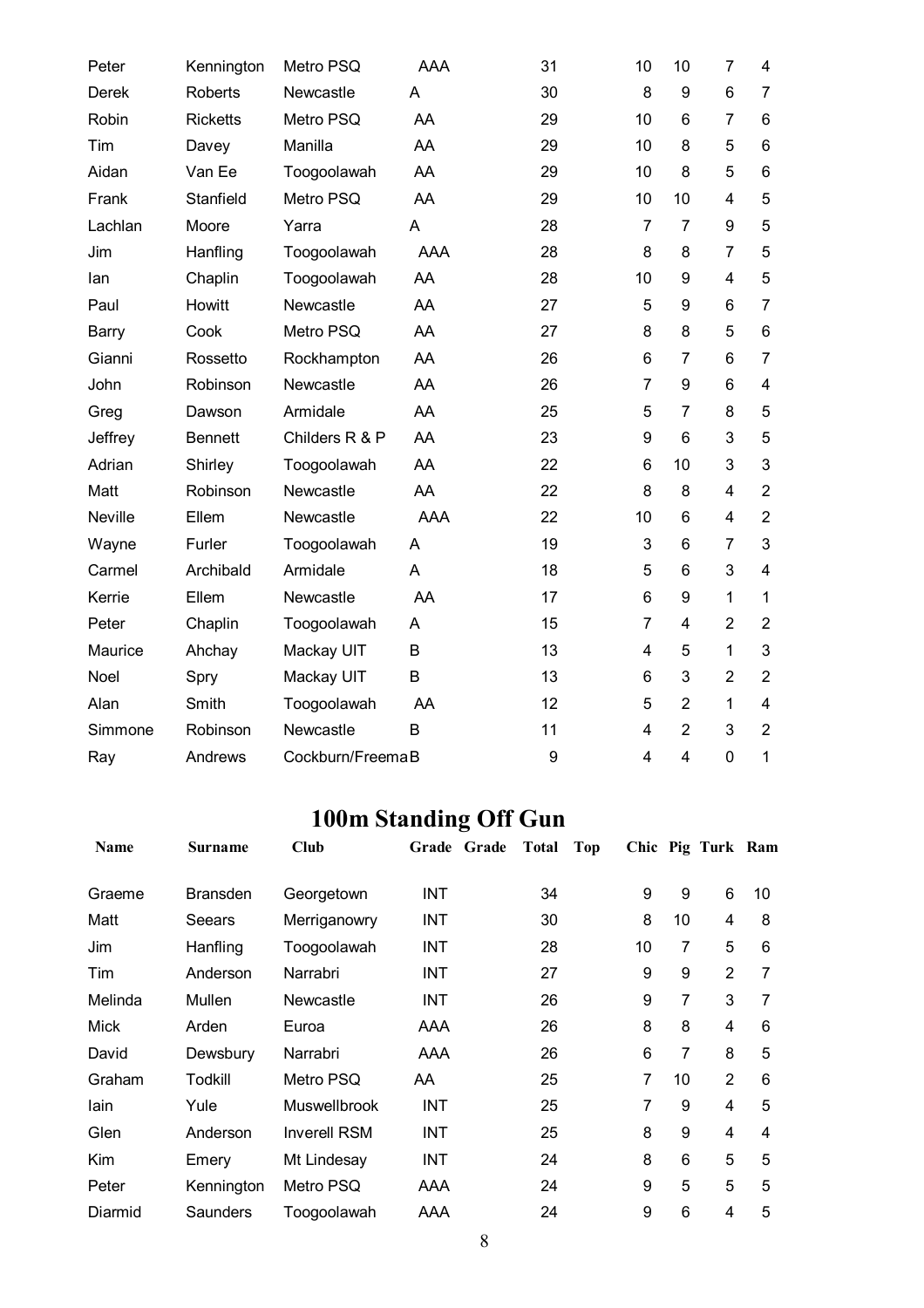| Barry        | Cook            | Metro PSQ          | AA         | 24              | 7              | 9              | 5              | 3              |
|--------------|-----------------|--------------------|------------|-----------------|----------------|----------------|----------------|----------------|
| <b>Terry</b> | Anderson        | Narrabri           | AAA        | 23              | 4              | 8              | 4              | $\overline{7}$ |
| Judy         | Harding         | Toogoolawah        | <b>INT</b> | 23              | 7              | 7              | 5              | 4              |
| Lachlan      | Moore           | Yarra              | AA         | 22              | 7              | 6              | $\overline{4}$ | 5              |
| John         | Harding         | Metro PSQ          | <b>INT</b> | 22              | 8              | 8              | $\overline{2}$ | 4              |
| Jake         | Davey           | Manilla            | AA         | 22              | 8              | 9              | $\overline{2}$ | 3              |
| <b>Mick</b>  | Greaves         | Cockburn-          | AA         | 21              | 8              | 6              | 3              | 4              |
| Carmel       | Archibald       | Armidale           | AA         | 20              | 5              | $\overline{2}$ | 6              | 7              |
| Matt         | Robinson        | Newcastle          | A          | 20              | 3              | 8              | 4              | 5              |
| David        | Ingram          | Metro PSQ          | AA         | 20              | 5              | 8              | $\overline{2}$ | 5              |
| Cheyne       | Fischer         | <b>SSPC ACT</b>    | AA         | 19              | 7              | 7              | $\overline{2}$ | 3              |
| <b>Brian</b> | Marsden         | Newcastle          | <b>AAA</b> | 19              | 7              | 7              | $\overline{2}$ | 3              |
| Adrian       | Shirley         | Toogoolawah        | A          | 18              | $\overline{7}$ | 4              | $\overline{2}$ | 5              |
| Jason        | Anderson        | Narrabri           | AA         | 18              | 5              | 5              | 4              | 4              |
| Frank        | Stanfield       | Metro PSQ          | AA         | 18              | 6              | 5              | 3              | 4              |
| Richard      | <b>Brown</b>    | Kurrajong          | AA         | 18              | 6              | 6              | $\overline{2}$ | 4              |
| Linda        | Jekel           | <b>Whiteman Pk</b> | A          | 18              | 5              | 5              | 5              | $\mathfrak{S}$ |
| John         | Robinson        | Newcastle          | <b>AAA</b> | 18              | 8              | 4              | 3              | 3              |
| Gianni       | Rossetto        | Rockhampton        | AA         | 18              | 7              | 6              | $\overline{2}$ | 3              |
| Jack         | Ford            | Narrabri           | AA         | 17              | 6              | 5              | $\mathbf{1}$   | 5              |
| Peter        | Chaplin         | Toogoolawah        | AA         | 16              | 5              | 4              | $\overline{2}$ | 5              |
| James        | Moore           | Yarra              | AA         | 15              | 4              | 4              | 1              | 6              |
| Greg         | Dawson          | Armidale           | <b>AAA</b> | 15              | $\overline{4}$ | 6              | $\overline{2}$ | $\mathfrak{S}$ |
| Robin        | <b>Ricketts</b> | Metro PSQ          | AA         | 15              | 5              | 5              | $\overline{2}$ | 3              |
| Aidan        | Van Ee          | Toogoolawah        | A          | 15              | 7              | 4              | $\overline{2}$ | $\overline{2}$ |
| Tim          | Davey           | Manilla            | Α          | 14              | 3              | 5              | $\overline{2}$ | 4              |
| Paul         | Wilkins         | Narrabri           | AA         | 14              | 4              | 3              | 4              | 3              |
| Kirsten      | Jackes          | Metro PSQ          | AA         | 13              | 4              | $\overline{2}$ | $\overline{4}$ | 3              |
| Neville      | Ellem           | Newcastle          | <b>AAA</b> | 13              | 6              | $\overline{2}$ | $\overline{2}$ | 3              |
| Kerrie       | Ellem           | Newcastle          | AA         | 13              | 3              | 4              | 4              | $\overline{2}$ |
| Maurice      | Ahchay          | Mackay UIT         | В          | 13              | 3              | 5              | 4              | 1              |
| Simmone      | Robinson        | Newcastle          | B          | 12              | 4              | $\overline{2}$ | 3              | 3              |
| lan          | Chaplin         | Toogoolawah        | A          | 12 <sub>2</sub> | 6              | $\mathbf{1}$   | 4              | 1              |
| Ray          | Andrews         | Cockburn/FreemaB   |            | 11              | 3              | $\overline{2}$ | 1              | 5              |
| Noel         | Spry            | Mackay UIT         | A          | 11              | 3              | $\overline{4}$ | 1              | 3              |
| <b>Drew</b>  | Ledger          | Metro PSQ          | AA         | 11              | 5              | $\overline{2}$ | 4              | 0              |
| Derek        | Roberts         | Newcastle          | A          | 10              | 3              | 2              | 3              | $\overline{2}$ |
| Barry        | Gill            | Rockhampton        | AA         | 9               | $\overline{2}$ | 3              | $\overline{2}$ | $\overline{2}$ |
| Paul         | Howitt          | Newcastle          | A          | 9               | 3              | 3              | 3              | $\pmb{0}$      |
| Alan         | Smith           | Toogoolawah        | A          | 9               | 4              | 3              | $\overline{2}$ | 0              |
| Jeffrey      | <b>Bennett</b>  | Childers R & P     | AA         | 9               | 4              | 4              | 1              | 0              |
| Wayne        | Furler          | Toogoolawah        | A          | $\overline{7}$  | 3              | $\overline{2}$ | $\overline{2}$ | 0              |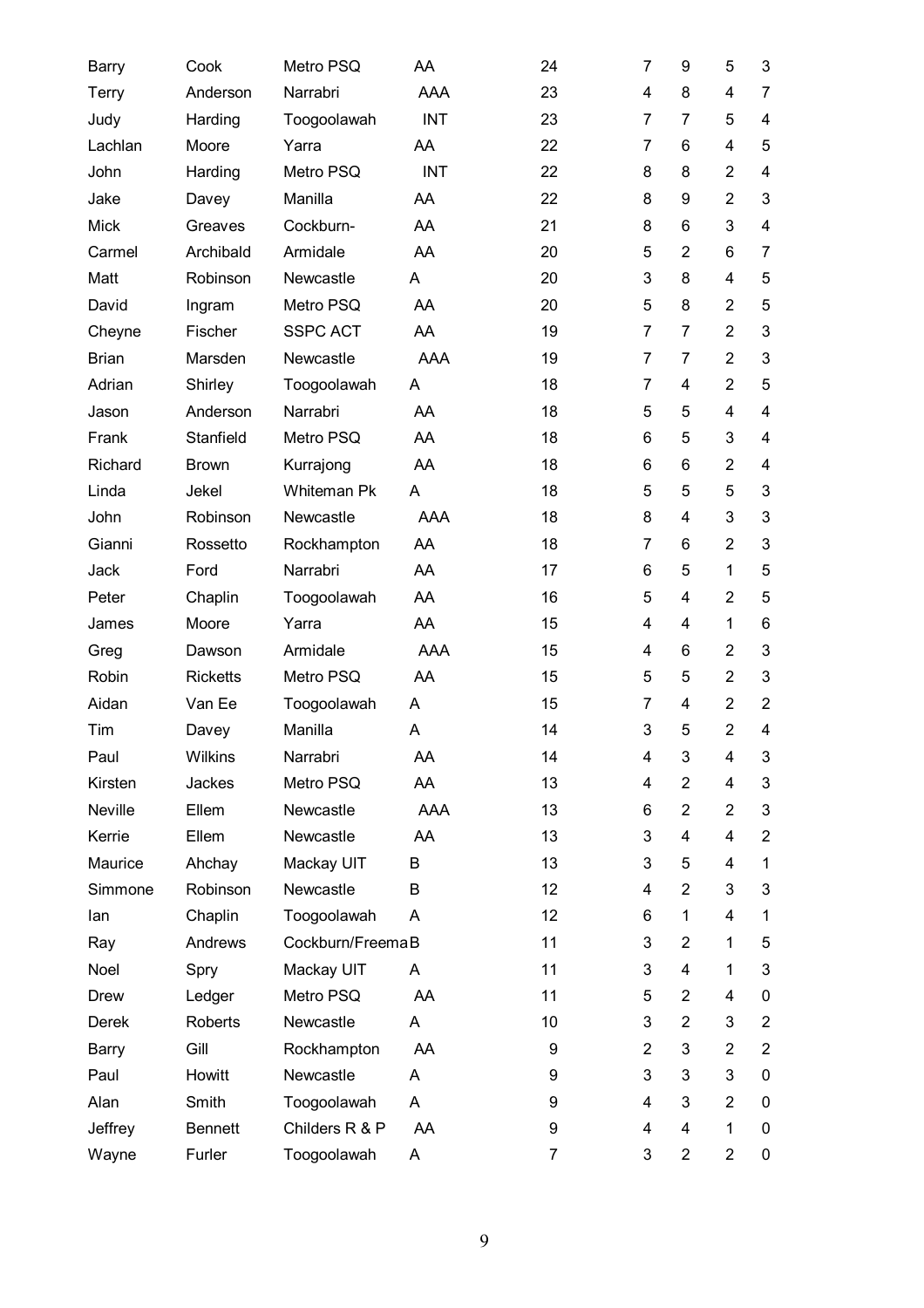# **100m Unlimited Off Gun**

| Name         | <b>Surname</b>  | Club                | Grade      | Grade TotalTop Gun Chick |                |                 | Pig              | Turk Ram       |                         |
|--------------|-----------------|---------------------|------------|--------------------------|----------------|-----------------|------------------|----------------|-------------------------|
| <b>Mick</b>  | Arden           | Euroa               | AAA        | 36                       | $\mathbf{1}$   | 10              | 10               | $\overline{7}$ | 9                       |
| Kim          | Emery           | Mt Lindesay         | <b>INT</b> | 36                       | $\overline{2}$ | 10              | $\boldsymbol{9}$ | 7              | 10                      |
| Kirsten      | Jackes          | Metro PSQ           | <b>AAA</b> | 35                       | 3              | 10              | 10               | 9              | 6                       |
| Jake         | Davey           | Manilla             | AA         | 35                       | $\overline{4}$ | 10              | 10               | 6              | 9                       |
| Matt         | Seears          | Merriganowry        | <b>INT</b> | 34                       |                | 10              | 9                | $\overline{7}$ | 8                       |
| Glen         | Anderson        | <b>Inverell RSM</b> | <b>INT</b> | 33                       |                | 10              | 9                | 6              | 8                       |
| Tim          | Anderson        | Narrabri            | AAA        | 32                       |                | 7               | 9                | 8              | 8                       |
| Tim          | Davey           | Manilla             | A          | 32                       |                | 8               | 10               | 7              | $\overline{7}$          |
| <b>Drew</b>  | Ledger          | Metro PSQ           | <b>AAA</b> | 32                       |                | 10              | 9                | $\overline{7}$ | 6                       |
| Jim          | Hanfling        | Toogoolawah         | AA         | 31                       |                | 8               | 10               | 5              | 8                       |
| Richard      | <b>Brown</b>    | Kurrajong           | <b>AAA</b> | 31                       |                | 9               | 9                | 6              | $\overline{7}$          |
| Gianni       | Rossetto        | Rockhampton         | A          | 31                       |                | 9               | 10               | 5              | $\overline{7}$          |
| Melinda      | Mullen          | Newcastle           | AA         | 31                       |                | 9               | 8                | 8              | 6                       |
| Graeme       | <b>Bransden</b> | Georgetown          | AAA        | 31                       |                | 10              | 10               | 5              | 6                       |
| lain         | Yule            | Muswellbrook        | AAA        | 30                       |                | 8               | 9                | 5              | 8                       |
| David        | Dewsbury        | Narrabri            | AAA        | 30                       |                | 10              | 8                | 5              | $\overline{7}$          |
| John         | Harding         | Metro PSQ           | AAA        | 30                       |                | 10              | $\overline{7}$   | 7              | 6                       |
| Greg         | Dawson          | Armidale            | Α          | 30                       |                | 8               | 10               | 6              | 6                       |
| Judy         | Harding         | Toogoolawah         | AAA        | 30                       |                | 9               | 9                | $\overline{7}$ | 5                       |
| Linda        | Jekel           | Whiteman Pk         | A          | 29                       |                | 10              | $\overline{7}$   | 5              | $\overline{7}$          |
| Jason        | Anderson        | Narrabri            | AA         | 29                       |                | 8               | 8                | 9              | $\overline{\mathbf{4}}$ |
| Jack         | Ford            | Narrabri            | AA         | 28                       |                | 8               | 8                | 6              | 6                       |
| Cheyne       | Fischer         | <b>SSPC ACT</b>     | AAA        | 28                       |                | 10              | 9                | 3              | 6                       |
| Frank        | Stanfield       | Metro PSQ           | AA         | 28                       |                | 9               | 8                | 6              | 5                       |
| Robin        | Ricketts        | Metro PSQ           | AA         | 27                       |                | 10 <sup>°</sup> | 8                | 5.             | 4                       |
| Paul         | Howitt          | Newcastle           | AA         | 25                       |                | 10              | 7                | $\overline{c}$ | 6                       |
| Diarmid      | Saunders        | Toogoolawah         | AA         | 24                       |                | 6               | 9                | 3              | 6                       |
| Jeffrey      | <b>Bennett</b>  | Childers R & P      | A          | 24                       |                | 8               | 7                | 3              | 6                       |
| John         | Robinson        | Newcastle           | AA         | 24                       |                | $\overline{7}$  | 8                | 4              | 5                       |
| David        | Ingram          | Metro PSQ           | AA         | 24                       |                | 9               | 8                | 5              | $\overline{2}$          |
| Carmel       | Archibald       | Armidale            | B          | 23                       |                | 10              | 5                | 4              | 4                       |
| Neville      | Ellem           | Newcastle           | AA         | 22                       |                | 8               | 5                | 3              | 6                       |
| Peter        | Kennington      | Metro PSQ           | AA         | 20                       |                | 6               | 6                | $\overline{2}$ | 6                       |
| Paul         | Wilkins         | Narrabri            | AA         | 20                       |                | 5               | 6                | 4              | 5                       |
| Lachlan      | Moore           | Yarra               | AA         | 20                       |                | 8               | 5                | $\overline{c}$ | 5                       |
| Kerrie       | Ellem           | Newcastle           | AA         | 20                       |                | 6               | 9                | 1              | 4                       |
| <b>Terry</b> | Anderson        | Narrabri            | A          | 20                       |                | 9               | $\overline{7}$   | $\overline{2}$ | $\overline{2}$          |
| James        | Moore           | Yarra               | AA         | 19                       |                | 8               | 5                | 4              | $\overline{2}$          |
| Mick         | Greaves         | Cockburn-           | AA         | 18                       |                | 5               | 4                | 6              | 3                       |
| Adrian       | Shirley         | Toogoolawah         | A          | 17                       |                | 6               | 4                | 3              | $\overline{\mathbf{4}}$ |
| Derek        | Roberts         | Newcastle           | В          | 17                       |                | 4               | 9                | $\overline{c}$ | $\overline{2}$          |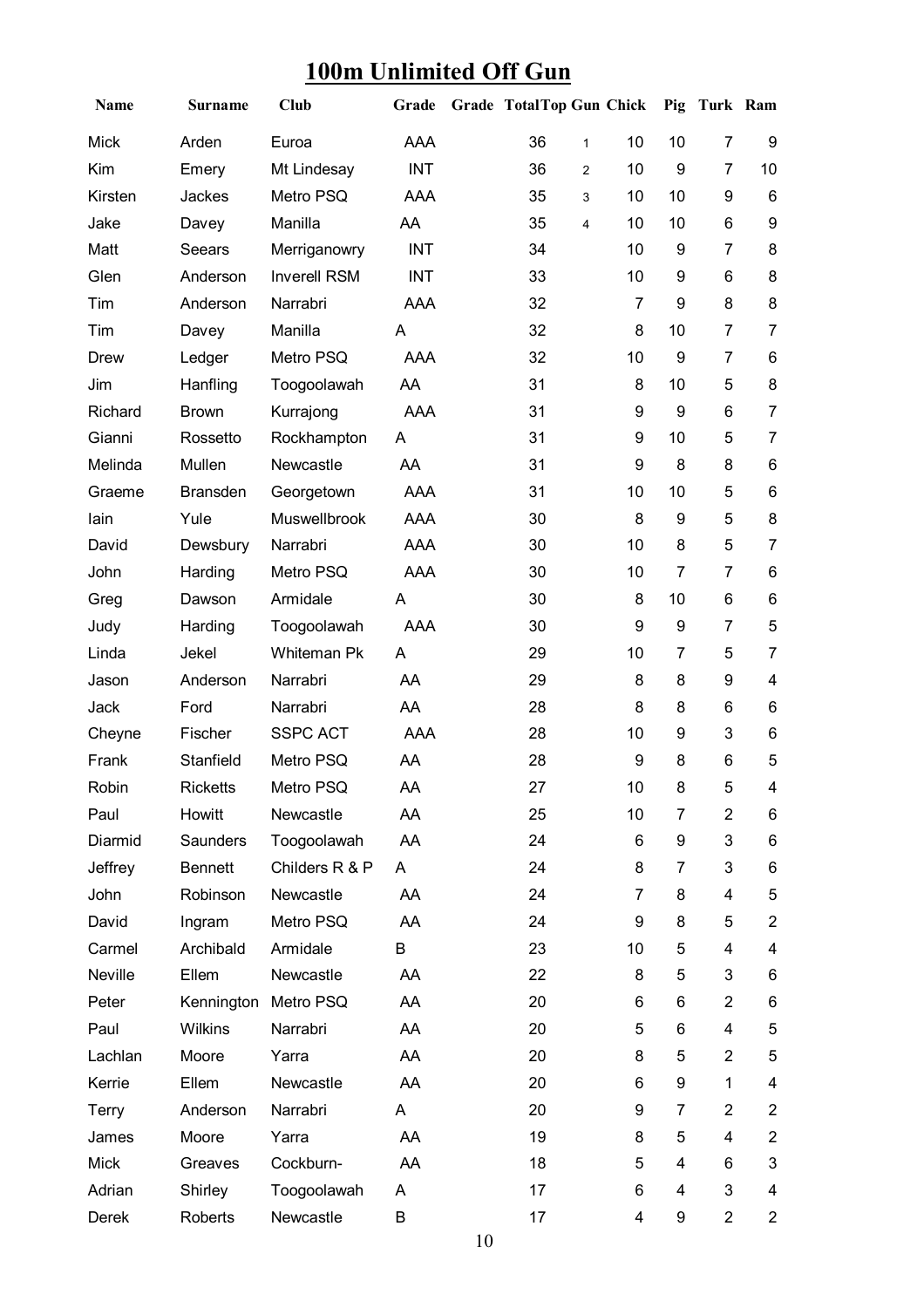| Matt         | Robinson | Newcastle   | A  | 15 | 6 | 2 | 2             | 5 |
|--------------|----------|-------------|----|----|---|---|---------------|---|
| lan          | Chaplin  | Toogoolawah | A  | 15 | 3 | 6 | 4             | 2 |
| Wayne        | Furler   | Toogoolawah | A  | 14 | 6 | 3 | 3             | 2 |
| Aidan        | Van Ee   | Toogoolawah | A  | 14 | 6 | 6 | 1             | 1 |
| <b>Brian</b> | Marsden  | Newcastle   | AA | 14 | 7 | 5 | 1             | 1 |
| Alan         | Smith    | Toogoolawah | B  | 13 | 4 | 6 | 1             | 2 |
| Simmone      | Robinson | Newcastle   | B  | 12 | 4 | 2 | 3             | 3 |
| Noel         | Spry     | Mackay UIT  | B  | 12 | 7 | 2 | 1             | 2 |
| Peter        | Chaplin  | Toogoolawah | B  | 9  | 2 | 2 | $\mathcal{P}$ | 3 |

## **Field Pistol Production Off Gun**

| Name         | <b>Surname</b>  | <b>Club</b>         |            | Grade Grade | <b>Total</b> | Top            |                |                | Chic Pig Turk Ram |                |
|--------------|-----------------|---------------------|------------|-------------|--------------|----------------|----------------|----------------|-------------------|----------------|
| Glen         | Anderson        | <b>Inverell RSM</b> | <b>INT</b> |             | 33           |                | 9              | 10             | 7                 | 7              |
| David        | Dewsbury        | Narrabri            | INT        |             | 31           |                | 10             | 9              | 8                 | 4              |
| Matt         | Seears          | Merriganowry        | <b>INT</b> |             | 28           | 3              | 10             | 8              | 4                 | 6              |
| Peter        | Kennington      | Metro PSQ           | AAA        |             | 28           | $\overline{4}$ | 8              | $\overline{7}$ | 6                 | 7              |
| lain         | Yule            | <b>Muswellbrook</b> | <b>INT</b> |             | 27           |                | 8              | 8              | $\overline{7}$    | 4              |
| Judy         | Harding         | Toogoolawah         | <b>INT</b> |             | 27           |                | 9              | 8              | 6                 | 4              |
| <b>Mick</b>  | Arden           | Euroa               | <b>INT</b> |             | 27           |                | 9              | $\overline{7}$ | 8                 | 3              |
| Terry        | Anderson        | Narrabri            | <b>AAA</b> |             | 26           |                | 7              | 8              | $\overline{4}$    | 7              |
| Diarmid      | <b>Saunders</b> | Toogoolawah         | AAA        |             | 26           |                | 8              | 8              | 4                 | 6              |
| Tim          | Anderson        | Narrabri            | <b>INT</b> |             | 26           |                | 5              | 9              | $\overline{7}$    | 5              |
| John         | Harding         | Metro PSQ           | <b>INT</b> |             | 25           |                | 9              | 6              | 3                 | $\overline{7}$ |
| Jim          | Hanfling        | Toogoolawah         | <b>AAA</b> |             | 25           |                | 8              | 5              | 7                 | 5              |
| Barry        | Cook            | Metro PSQ           | AAA        |             | 24           |                | $\overline{7}$ | 6              | 4                 | 7              |
| Jake         | Davey           | Manilla             | <b>AAA</b> |             | 24           |                | 8              | 6              | 6                 | 4              |
| Cheyne       | Fischer         | <b>SSPC ACT</b>     | AA         |             | 24           |                | 8              | 6              | 6                 | 4              |
| Frank        | Stanfield       | Metro PSQ           | AA         |             | 24           |                | 8              | 8              | 4                 | 4              |
| Graeme       | <b>Bransden</b> | Georgetown          | <b>INT</b> |             | 23           |                | 8              | 6              | 3                 | 6              |
| Neville      | Ellem           | Newcastle           | <b>AAA</b> |             | 23           |                | 7              | 7              | 4                 | 5              |
| Gianni       | Rossetto        | Rockhampton         | AA         |             | 23           |                | 5              | 8              | 6                 | 4              |
| Greg         | Dawson          | Armidale            | <b>AAA</b> |             | 23           |                | $\overline{7}$ | 9              | 4                 | 3              |
| Jack         | Ford            | Narrabri            | AA         |             | 23           |                | 10             | 6              | 4                 | 3              |
| Melinda      | Mullen          | Newcastle           | AAA        |             | 22           |                | 6              | 8              | 3                 | 5              |
| Graham       | Todkill         | Metro PSQ           | AAA        |             | 22           |                | 8              | 6              | 3                 | 5              |
| <b>Brian</b> | Marsden         | Newcastle           | AAA        |             | 21           |                | 5              | $\overline{7}$ | 5                 | 4              |
| Kirsten      | Jackes          | Metro PSQ           | AA.        |             | 21           |                | 7              | 6.             | 5                 | 3              |
| Mick         | Greaves         | Cockburn-           | AAA        |             | 20           |                | 7              | 4              | 4                 | 5              |
| Lachlan      | Moore           | Yarra               | AA         |             | 20           |                | 7              | 5              | 4                 | 4              |
| Kim          | Emery           | Mt Lindesay         | <b>INT</b> |             | 20           |                | 6              | 9              | $\overline{2}$    | 3              |
| Richard      | <b>Brown</b>    | Kurrajong           | AA         |             | 19           |                | 6              | 5              | $\overline{2}$    | 6              |
| Jason        | Anderson        | Narrabri            | AA         |             | 19           |                | $\overline{7}$ | 4              | 4                 | 4              |
| Paul         | Howitt          | Newcastle           | AA         |             | 18           |                | 5              | 5              | 4                 | 4              |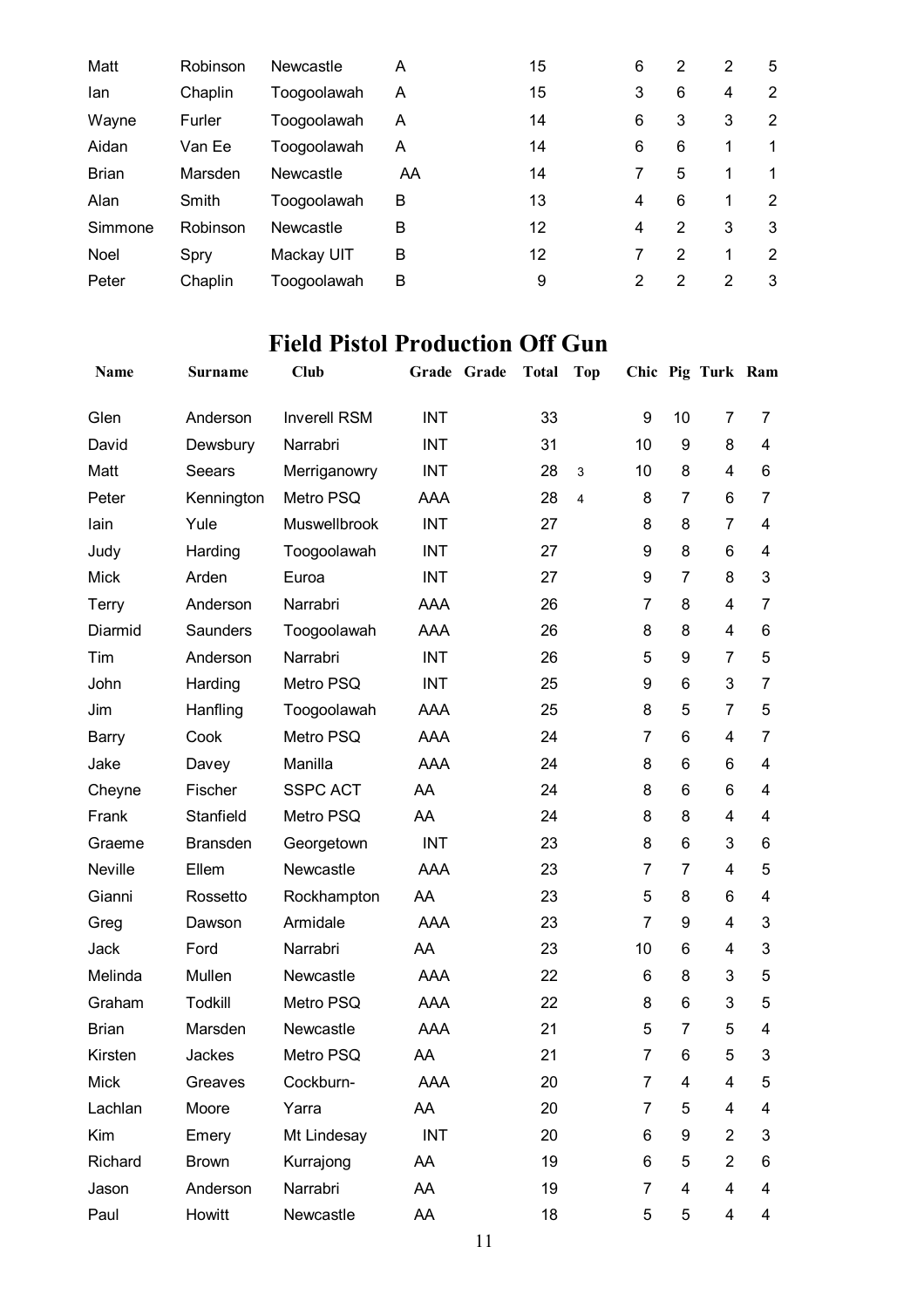| James    | Moore           | Yarra              | AAA | 18 | 6              | 5                       | 3              | 4              |
|----------|-----------------|--------------------|-----|----|----------------|-------------------------|----------------|----------------|
| Michelle | Clark           | Metro PSQ          | AA  | 18 | 4              | 8                       | $\overline{2}$ | $\overline{4}$ |
| Kerrie   | Ellem           | Newcastle          | AA  | 18 | 4              | 8                       | $\overline{2}$ | 4              |
| Linda    | Jekel           | <b>Whiteman Pk</b> | A   | 18 | 4              | 8                       | $\overline{2}$ | 4              |
| Adrian   | Shirley         | Toogoolawah        | AA  | 18 | $\overline{7}$ | 6                       | 3              | $\overline{2}$ |
| Maurice  | Ahchay          | Mackay UIT         | Α   | 17 | 6              | $\overline{\mathbf{4}}$ | 4              | 3              |
| Paul     | Wilkins         | Narrabri           | AA  | 16 | 6              | $\overline{\mathbf{4}}$ | 5              | $\mathbf{1}$   |
| Jeffrey  | <b>Bennett</b>  | Childers R & P     | AA  | 15 | 3              | 7                       | $\overline{2}$ | 3              |
| Matt     | Robinson        | Newcastle          | A   | 15 | 3              | 5                       | 5              | $\overline{2}$ |
| Alan     | Smith           | Toogoolawah        | A   | 14 | 4              | 5                       | $\overline{2}$ | 3              |
| Tim      | Davey           | Manilla            | AA  | 14 | 5              | 5                       | $\overline{2}$ | $\overline{2}$ |
| lan      | Chaplin         | Toogoolawah        | Α   | 14 | 7              | $\overline{2}$          | 4              | 1              |
| Drew     | Ledger          | Metro PSQ          | AA  | 13 | 4              | $\overline{4}$          | $\mathbf{1}$   | $\overline{4}$ |
| Simmone  | Robinson        | Newcastle          | B   | 12 | 4              | $\overline{2}$          | 3              | 3              |
| John     | Robinson        | Newcastle          | AAA | 12 | 2              | 4                       | 4              | $\overline{2}$ |
| Wayne    | Furler          | Toogoolawah        | B   | 11 | $\overline{2}$ | 3                       | $\overline{2}$ | 4              |
| Barry    | Gill            | Rockhampton        | AA  | 11 | 5              | $\overline{2}$          | 3              | 1              |
| Carmel   | Archibald       | Armidale           | AA  | 11 | 5              | 4                       | 1              | 1              |
| Robin    | <b>Ricketts</b> | Metro PSQ          | AA  | 10 | $\overline{7}$ | 3                       | $\overline{0}$ | $\mathbf 0$    |
| Peter    | Chaplin         | Toogoolawah        | AA  | 9  | 5              | 1                       | $\overline{2}$ | 1              |
| Derek    | Roberts         | Newcastle          | Α   | 8  | 4              | $\overline{2}$          | $\mathbf 0$    | $\overline{c}$ |
| Noel     | Spry            | Mackay UIT         | B   | 6  | 3              | $\overline{2}$          | $\mathbf 0$    | 1              |

# **Field Pistol Any Sight Off Gun**

| <b>Name</b>  | <b>Surname</b>  | Club                | Grade Grade | <b>Total</b> | <b>Top</b>     |    |                | Chic Pig Turk Ram |   |
|--------------|-----------------|---------------------|-------------|--------------|----------------|----|----------------|-------------------|---|
| Graeme       | <b>Bransden</b> | Georgetown          | <b>INT</b>  | 33           | $\mathbf{1}$   | 10 | 9              | 7                 | 7 |
| Matt         | Seears          | Merriganowry        | <b>INT</b>  | 33           | $\overline{2}$ | 10 | 10             | 8                 | 5 |
| <b>Mick</b>  | Arden           | Euroa               | AAA         | 32           | 3              | 9  | 7              | 8                 | 8 |
| <b>Brian</b> | Marsden         | Newcastle           | AAA         | 32           | 4              | 9  | 7              | 8                 | 8 |
| Jake         | Davey           | Manilla             | AAA         | 32           | 5              | 9  | 10             | 4                 | 9 |
| Jason        | Anderson        | Narrabri            | AA          | 31           |                | 10 | 9              | 5                 | 7 |
| Kim          | Emery           | Mt Lindesay         | <b>INT</b>  | 31           |                | 8  | 9              | 8                 | 6 |
| Jim          | Hanfling        | Toogoolawah         | AA          | 30           |                | 8  | 8              | 6                 | 8 |
| lain         | Yule            | <b>Muswellbrook</b> | <b>INT</b>  | 30           | 9              | 10 | 10             | 4                 | 6 |
| Greg         | Dawson          | Armidale            | <b>AAA</b>  | 30           | 10             | 10 | 10             | 4                 | 6 |
| Glen         | Anderson        | <b>Inverell RSM</b> | <b>INT</b>  | 30           | 11             | 9  | 10             | 6                 | 5 |
| Peter        | Kennington      | Metro PSQ           | AAA         | 28           |                | 9  | 6              | 5                 | 8 |
| Melinda      | Mullen          | Newcastle           | AAA         | 28           |                | 9  | 8              | $\overline{7}$    | 4 |
| John         | Harding         | Metro PSQ           | AAA         | 27           |                | 9  | 8              | 3                 | 7 |
| Linda        | Jekel           | Whiteman Pk         | AA          | 27           |                | 9  | 10             | $\overline{2}$    | 6 |
| Tim          | Anderson        | Narrabri            | AAA         | 26           |                | 6  | 7              | 6                 | 7 |
| Graham       | Todkill         | Metro PSQ           | AA          | 26           |                | 6  | $\overline{7}$ | 6                 | 7 |
| Tim          | Davey           | Manilla             | AA          | 26           |                | 9  | 8              | 5                 | 4 |
|              |                 |                     |             |              |                |    |                |                   |   |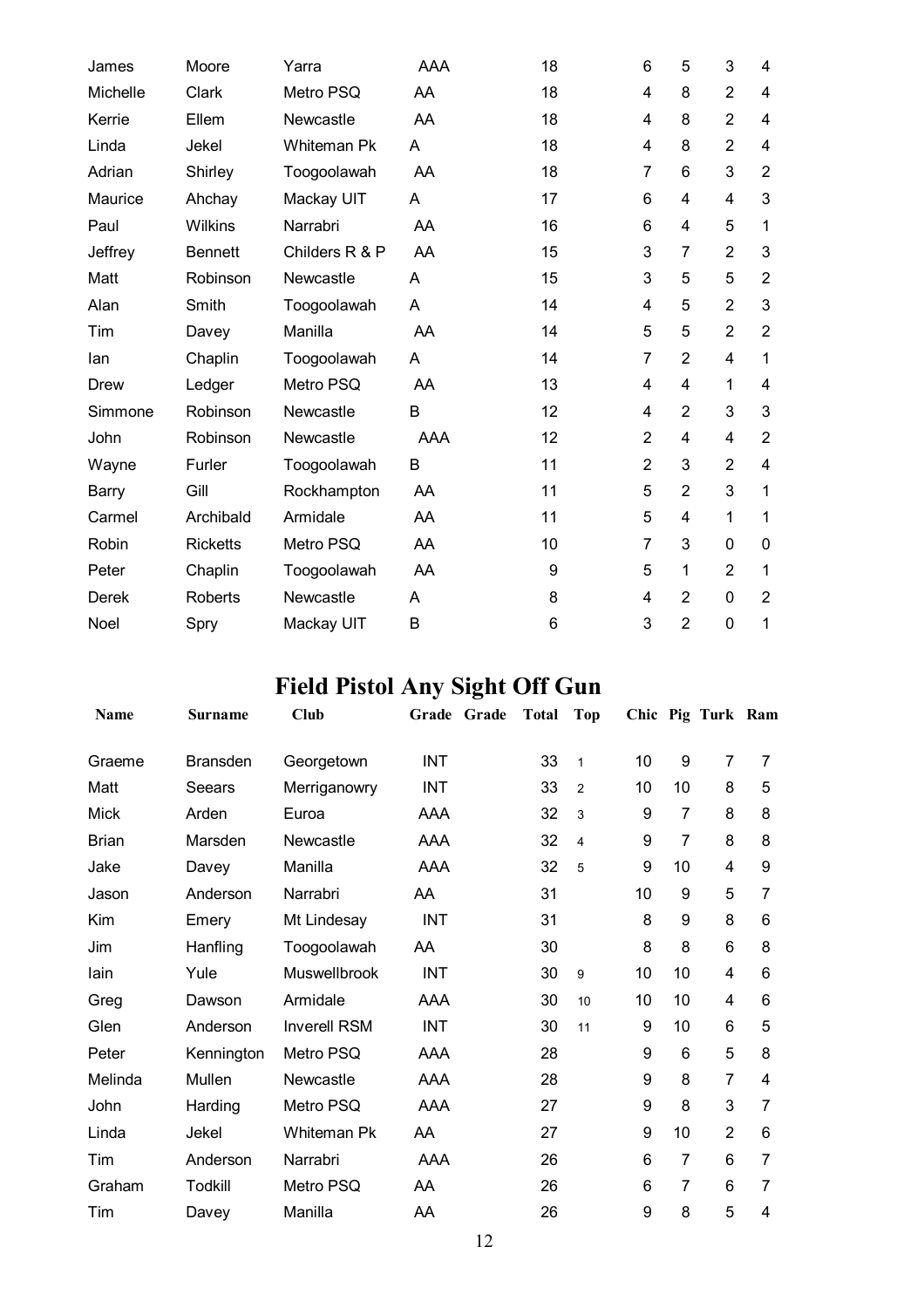| Terry       | Anderson        | Narrabri         | AAA        | 25             | 9              | 8                       | 3              | 5              |
|-------------|-----------------|------------------|------------|----------------|----------------|-------------------------|----------------|----------------|
| Cheyne      | Fischer         | <b>SSPC ACT</b>  | A          | 25             | 8              | 9                       | 5              | 3              |
| Drew        | Ledger          | Metro PSQ        | AA         | 24             | 6              | 8                       | 4              | 6              |
| Barry       | Cook            | Metro PSQ        | AA         | 24             | 8              | 9                       | 6              | $\mathbf{1}$   |
| Maurice     | Ahchay          | Mackay UIT       | A          | 22             | 7              | 6                       | 3              | 6              |
| Peter       | Chaplin         | Toogoolawah      | AA         | 22             | 6              | 7                       | 4              | 5              |
| Judy        | Harding         | Toogoolawah      | <b>AAA</b> | 22             | $\overline{7}$ | 6                       | 4              | 5              |
| Jack        | Ford            | Narrabri         | A          | 22             | 9              | 6                       | 3              | 4              |
| Carmel      | Archibald       | Armidale         | AA         | 22             | 7              | 9                       | 3              | 3              |
| Diarmid     | Saunders        | Toogoolawah      | <b>AAA</b> | 21             | 5              | 7                       | $\overline{2}$ | $\overline{7}$ |
| <b>Mick</b> | Greaves         | Cockburn-        | AA         | 21             | 5              | 6                       | 5              | 5              |
| Frank       | Stanfield       | Metro PSQ        | AA         | 21             | 7              | 6                       | $\overline{4}$ | 4              |
| Richard     | <b>Brown</b>    | Kurrajong        | AA         | 21             | 8              | 5                       | 4              | 4              |
| Michelle    | Clark           | Metro PSQ        | Α          | 20             | 5              | 7                       | 5              | 3              |
| Gianni      | Rossetto        | Rockhampton      | AA         | 20             | 8              | 8                       | $\overline{2}$ | $\overline{2}$ |
| John        | Robinson        | Newcastle        | AA         | 19             | 4              | $\overline{7}$          | 3              | 5              |
| Matt        | Robinson        | Newcastle        | Α          | 19             | 6              | 7                       | 3              | 3              |
| Jeffrey     | <b>Bennett</b>  | Childers R & P   | AA         | 19             | 8              | $\overline{4}$          | 5              | $\overline{2}$ |
| Paul        | Howitt          | Newcastle        | A          | 18             | 5              | 8                       | $\overline{2}$ | 3              |
| Noel        | Spry            | Mackay UIT       | A          | 18             | $\overline{7}$ | 7                       | 1              | 3              |
| Alan        | Smith           | Toogoolawah      | A          | 18             | 8              | 6                       | 3              | $\mathbf{1}$   |
| Kirsten     | Jackes          | Metro PSQ        | AA         | 17             | 4              | 7                       | $\overline{2}$ | 4              |
| Neville     | Ellem           | Newcastle        | AA         | 16             | 7              | 3                       | $\overline{2}$ | 4              |
| Wayne       | Furler          | Toogoolawah      | A          | 16             | 5              | $\overline{4}$          | 5              | $\overline{2}$ |
| Lachlan     | Moore           | Yarra            | A          | 16             | 7              | 4                       | 3              | $\overline{2}$ |
| Kerrie      | Ellem           | Newcastle        | A          | 15             | 4              | 1                       | 6              | 4              |
| Robin       | <b>Ricketts</b> | Metro PSQ        | A          | 15             | 5              | 7                       | $\overline{2}$ | 1              |
| Paul        | Wilkins         | Narrabri         | AA         | 14             | 5              | 4                       | $\overline{2}$ | 3              |
| Derek       | Roberts         | Newcastle        | B          | 14             | 5              | 5                       | $\overline{2}$ | $\overline{2}$ |
| lan         | Chaplin         | Toogoolawah      | A          | 13             | 3              | 6                       | 0              | 4              |
| James       | Moore           | Yarra            | AA         | 12             | 5              | $\overline{\mathbf{4}}$ | $\overline{2}$ | 1              |
| Ray         | Andrews         | Cockburn/FreemaB |            | 10             | 3              | 3                       | $\overline{2}$ | $\overline{2}$ |
| Adrian      | Shirley         | Toogoolawah      | B          | 10             | 5              | 3                       | 1              | $\mathbf 1$    |
| Simmone     | Robinson        | Newcastle        | В          | $\overline{7}$ | 3              | $\mathbf{1}$            | $\mathbf 1$    | $\overline{a}$ |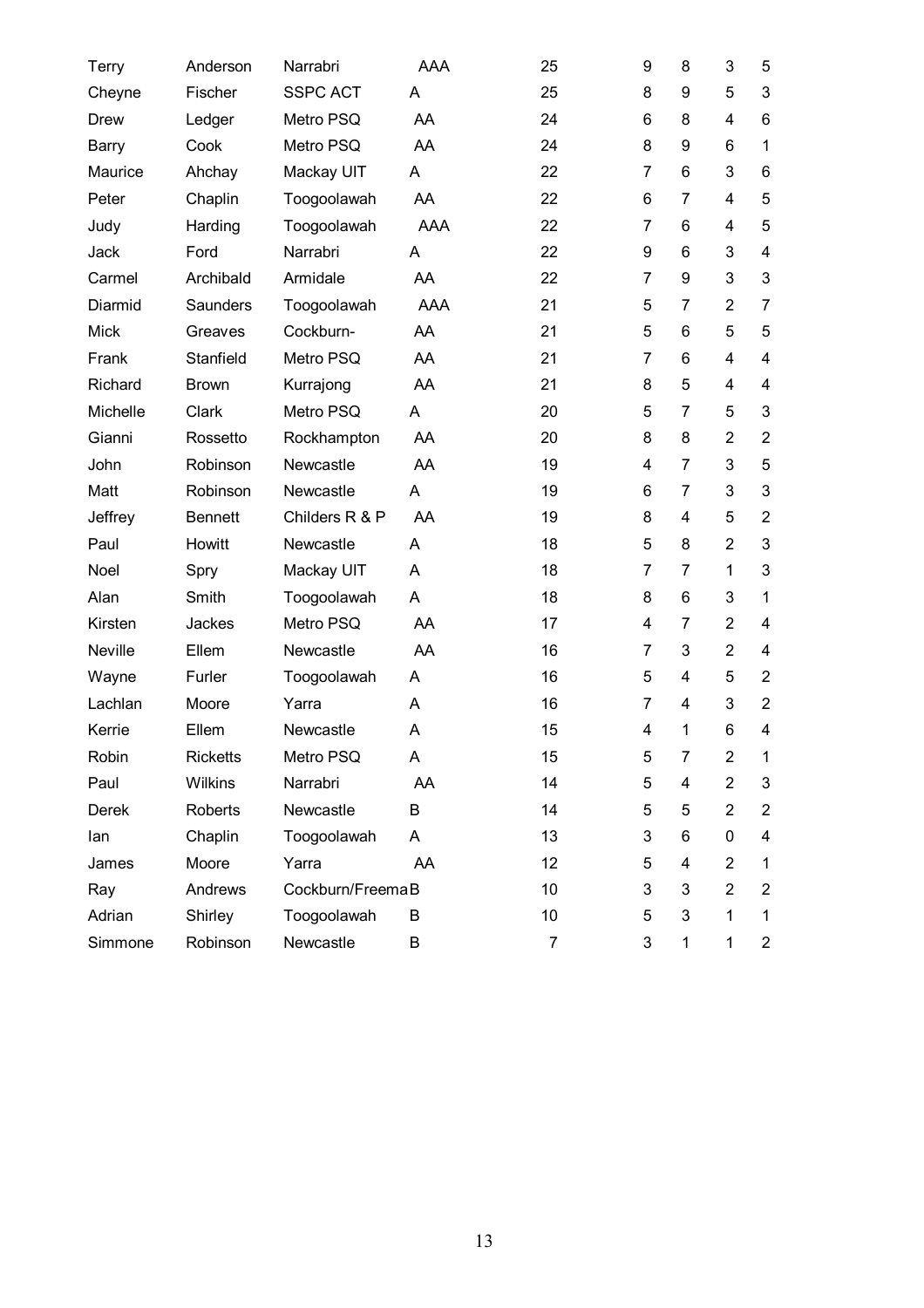### **100m Production**

| Name         |            | <b>Surname</b>  | Club                | <b>Grade Total Shoot</b> |                         | Chick          | Pig | Turk Ram         |    |
|--------------|------------|-----------------|---------------------|--------------------------|-------------------------|----------------|-----|------------------|----|
| Grade        | <b>INT</b> |                 |                     |                          |                         |                |     |                  |    |
| Judy         |            | Harding         | Toogoolawah         | 40                       |                         | 10             | 10  | 10               | 10 |
| Matt         |            | Seears          | Merriganowry        | 39                       | $\overline{2}$          | 10             | 10  | 9                | 10 |
| David        |            | Dewsbury        | Narrabri            | 39                       | 3                       | 10             | 10  | 9                | 10 |
| Kim          |            | Emery           | Mt Lindesay         | 39                       | $\overline{\mathbf{4}}$ | 10             | 10  | 9                | 10 |
| Glen         |            | Anderson        | <b>Inverell RSM</b> | 39                       | 5                       | 10             | 10  | 9                | 10 |
| Graeme       |            | <b>Bransden</b> | Georgetown          | 39                       | $6\phantom{1}$          | 10             | 10  | 9                | 10 |
| Jason        |            | Anderson        | Narrabri            | 38                       |                         | 10             | 10  | 8                | 10 |
| <b>Mick</b>  |            | Arden           | Euroa               | 38                       |                         | 10             | 10  | 8                | 10 |
| Richard      |            | <b>Brown</b>    | Kurrajong           | 38                       |                         | 10             | 10  | $\boldsymbol{9}$ | 9  |
| lain         |            | Yule            | Muswellbrook        | 38                       |                         | 10             | 10  | 10               | 8  |
| Tim          |            | Anderson        | Narrabri            | 37                       |                         | 10             | 10  | 9                | 8  |
| Kirsten      |            | Jackes          | Metro PSQ           | 37                       |                         | 10             | 10  | 9                | 8  |
| John         |            | Harding         | Metro PSQ           | 36                       |                         | 10             | 10  | 8                | 8  |
| Cheyne       |            | Fischer         | <b>SSPC ACT</b>     | 35                       |                         | 10             | 10  | 7                | 8  |
| Neville      |            | Ellem           | Newcastle           | 32                       |                         | 10             | 10  | 6                | 6  |
| Grade        | AAA        |                 |                     |                          |                         |                |     |                  |    |
| Jake         |            | Davey           | Manilla             | 40                       |                         | 10             | 10  | 10               | 10 |
| Tim          |            | Davey           | Manilla             | 38                       |                         | 10             | 10  | 10               | 8  |
| Drew         |            | Ledger          | Metro PSQ           | 37                       | 3                       | 10             | 10  | 8                | 9  |
| David        |            | Ingram          | Metro PSQ           | 37                       | $\overline{\mathbf{4}}$ | 10             | 10  | 8                | 9  |
| Diarmid      |            | Saunders        | Toogoolawah         | 36                       |                         | 10             | 10  | 8                | 8  |
| Greg         |            | Dawson          | Armidale            | 33                       |                         | 10             | 8   | 8                | 7  |
| Jim          |            | Hanfling        | Toogoolawah         | 32                       |                         | 9              | 9   | 7                | 7  |
| <b>Brian</b> |            | Marsden         | Newcastle           | 32                       |                         | 10             | 10  | 6                | 6  |
| Lachlan      |            | Moore           | Yarra               | 31                       |                         | 10             | 9   | 5                | 7  |
| Peter        |            | Kennington      | Metro PSQ           | 30                       |                         | 10             | 8   | $\overline{4}$   | 8  |
| Melinda      |            | Mullen          | Newcastle           | 30                       |                         | 10             | 9   | 7                | 4  |
| <b>Mick</b>  |            | Greaves         | Cockburn-           | 29                       |                         | 8              | 8   | 5                | 8  |
| James        |            | Moore           | Yarra               | 29                       |                         | 8              | 10  | 5                | 6  |
| Paul         |            | Wilkins         | Narrabri            | 28                       |                         | 9              | 9   | $\overline{4}$   | 6  |
| Terry        |            | Anderson        | Narrabri            | 27                       |                         | 10             | 8   | 3                | 6  |
| John         |            | Robinson        | Newcastle           | 19                       |                         | 5              | 5   | 3                | 6  |
| Grade        | AA         |                 |                     |                          |                         |                |     |                  |    |
| Robin        |            | <b>Ricketts</b> | Metro PSQ           | 36                       |                         | 10             | 8   | 9                | 9  |
| Matt         |            | Robinson        | Newcastle           | 34                       |                         | 9              | 10  | 8                | 7  |
| Gianni       |            | Rossetto        | Rockhampton         | 33                       |                         | 9              | 10  | $\overline{7}$   | 7  |
| Paul         |            | Howitt          | Newcastle           | 32                       |                         | 10             | 10  | $\overline{7}$   | 5  |
| Adrian       |            | Shirley         | Toogoolawah         | 30                       |                         | 8              | 8   | $\overline{7}$   | 7  |
| Aidan        |            | Van Ee          | Toogoolawah         | 30                       |                         | 8              | 9   | 7                | 6  |
| Jack         |            | Ford            | Narrabri            | 30                       |                         | 10             | 9   | 6                | 5  |
| Carmel       |            | Archibald       | Armidale            | 28                       |                         | $\overline{7}$ | 8   | 8                | 5  |
| <b>Barry</b> |            | Cook            | Metro PSQ           | 27                       |                         | 10             | 7   | $\overline{2}$   | 8  |
| Graham       |            | Todkill         | Metro PSQ           | 25                       |                         | 8              | 9   | $\mathbf{3}$     | 5  |
| lan          |            | Chaplin         | Toogoolawah         | 23                       |                         | 6              | 5   | $\overline{7}$   | 5  |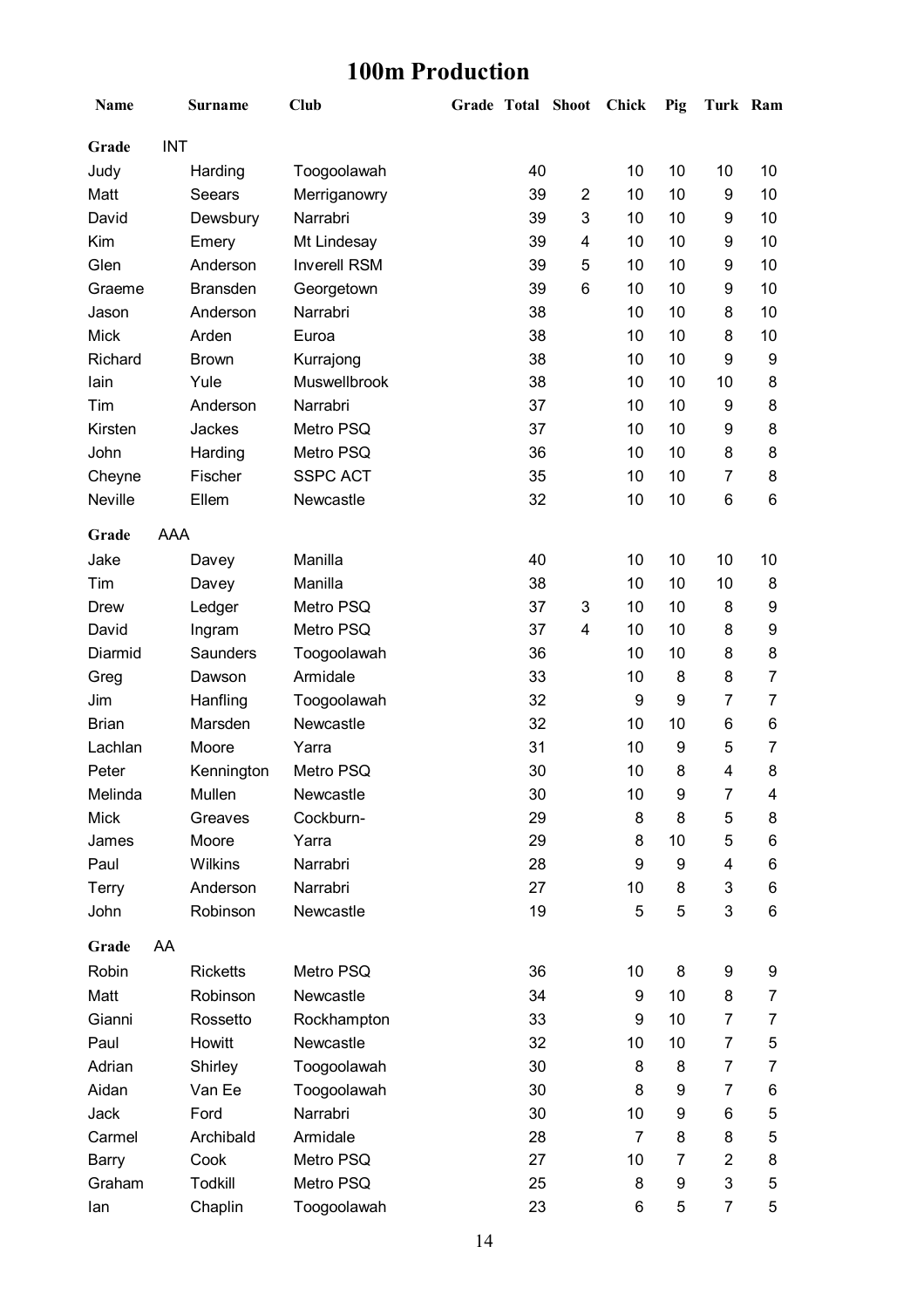| Jeffrey    | <b>Bennett</b> | Childers R & P     | 22 | 10             | 7              | $\overline{2}$ | 3              |
|------------|----------------|--------------------|----|----------------|----------------|----------------|----------------|
| Kerrie     | Ellem          | Newcastle          | 20 | 5              | 8              | $\overline{2}$ | 5              |
| Frank      | Stanfield      | Metro PSQ          | 20 | 8              | 6              | 4              | $\overline{2}$ |
| Wayne      | Furler         | Toogoolawah        | 19 | 6              | 6              | $\overline{2}$ | 5              |
| Barry      | Gill           | Rockhampton        | 9  | 3              | $\overline{2}$ | $\overline{2}$ | $\overline{2}$ |
| A<br>Grade |                |                    |    |                |                |                |                |
| Linda      | Jekel          | Whiteman Pk        | 30 | 10             | 9              | 6              | 5              |
| Derek      | Roberts        | Newcastle          | 22 | 6              | 7              | 3              | 6              |
| Alan       | Smith          | Toogoolawah        | 16 | 6              | 5              | 3              | $\overline{2}$ |
| Peter      | Chaplin        | Toogoolawah        | 14 | 5              | 5              | 3              | 1              |
| B<br>Grade |                |                    |    |                |                |                |                |
| Simmone    | Robinson       | Newcastle          | 23 | $\overline{4}$ | 8              | 8              | 3              |
| Ray        | Andrews        | Cockburn/Freemantl | 16 | 5              | 6              | $\overline{2}$ | 3              |
| Maurice    | Ahchay         | Mackay UIT         | 12 | 5              | 3              | 1              | 3              |
| Noel       | Spry           | Mackay UIT         | 7  | $\overline{2}$ | 3              | 0              | $\overline{2}$ |

### **100m Revolver**

| <b>Name</b>  |            | <b>Surname</b>  | Club                | <b>Grade Total Shoot</b> |                | <b>Chick</b> | Pig            | Turk Ram       |                         |
|--------------|------------|-----------------|---------------------|--------------------------|----------------|--------------|----------------|----------------|-------------------------|
| Grade        | <b>INT</b> |                 |                     |                          |                |              |                |                |                         |
| David        |            | Dewsbury        | Narrabri            | 39                       | 1              | 10           | 10             | 9              | 10                      |
| Kim          |            | Emery           | Mt Lindesay         | 39                       | $\overline{2}$ | 10           | 10             | 10             | 9                       |
| Cheyne       |            | Fischer         | <b>SSPC ACT</b>     | 39                       | 3              | 10           | 10             | 10             | 9                       |
| Judy         |            | Harding         | Toogoolawah         | 38                       |                | 10           | 10             | 8              | 10                      |
| Matt         |            | <b>Seears</b>   | Merriganowry        | 38                       |                | 10           | 10             | 9              | $\boldsymbol{9}$        |
| Kirsten      |            | Jackes          | Metro PSQ           | 37                       |                | 10           | 10             | 7              | 10                      |
| Tim          |            | Anderson        | Narrabri            | 37                       |                | 10           | 9              | 9              | 9                       |
| lain         |            | Yule            | Muswellbrook        | 37                       |                | 10           | 10             | 9              | 8                       |
| Richard      |            | <b>Brown</b>    | Kurrajong           | 37                       |                | 10           | 10             | 10             | $\overline{7}$          |
| John         |            | Harding         | Metro PSQ           | 35                       |                | 10           | 9              | 10             | 6                       |
| Graeme       |            | <b>Bransden</b> | Georgetown          | 34                       |                | 10           | 10             | 7              | $\overline{7}$          |
| Glen         |            | Anderson        | <b>Inverell RSM</b> | 33                       |                | 10           | 10             | 6              | $\overline{7}$          |
| Grade        | AAA        |                 |                     |                          |                |              |                |                |                         |
| Diarmid      |            | Saunders        | Toogoolawah         | 36                       |                | 9            | 9              | 8              | 10                      |
| <b>Drew</b>  |            | Ledger          | Metro PSQ           | 36                       |                | 10           | 9              | 8              | 9                       |
| <b>Mick</b>  |            | Arden           | Euroa               | 36                       |                | 10           | 10             | 7              | 9                       |
| Jason        |            | Anderson        | Narrabri            | 34                       |                | 9            | 10             | 9              | 6                       |
| Paul         |            | Wilkins         | Narrabri            | 34                       |                | 10           | 10             | 8              | 6                       |
| Melinda      |            | Mullen          | Newcastle           | 33                       |                | 10           | 8              | 6              | $\boldsymbol{9}$        |
| Terry        |            | Anderson        | Narrabri            | 32                       |                | 9            | $\overline{7}$ | 8              | 8                       |
| Jack         |            | Ford            | Narrabri            | 32                       |                | 9            | 9              | 6              | 8                       |
| <b>Brian</b> |            | Marsden         | Newcastle           | 31                       |                | 8            | 9              | $\overline{7}$ | $\overline{7}$          |
| Peter        |            | Kennington      | Metro PSQ           | 31                       |                | 10           | 10             | $\overline{7}$ | $\overline{\mathbf{4}}$ |
| Jim          |            | Hanfling        | Toogoolawah         | 28                       |                | 8            | 8              | 7              | 5                       |
| Neville      |            | Ellem           | Newcastle           | 22                       |                | 10           | 6              | 4              | $\overline{2}$          |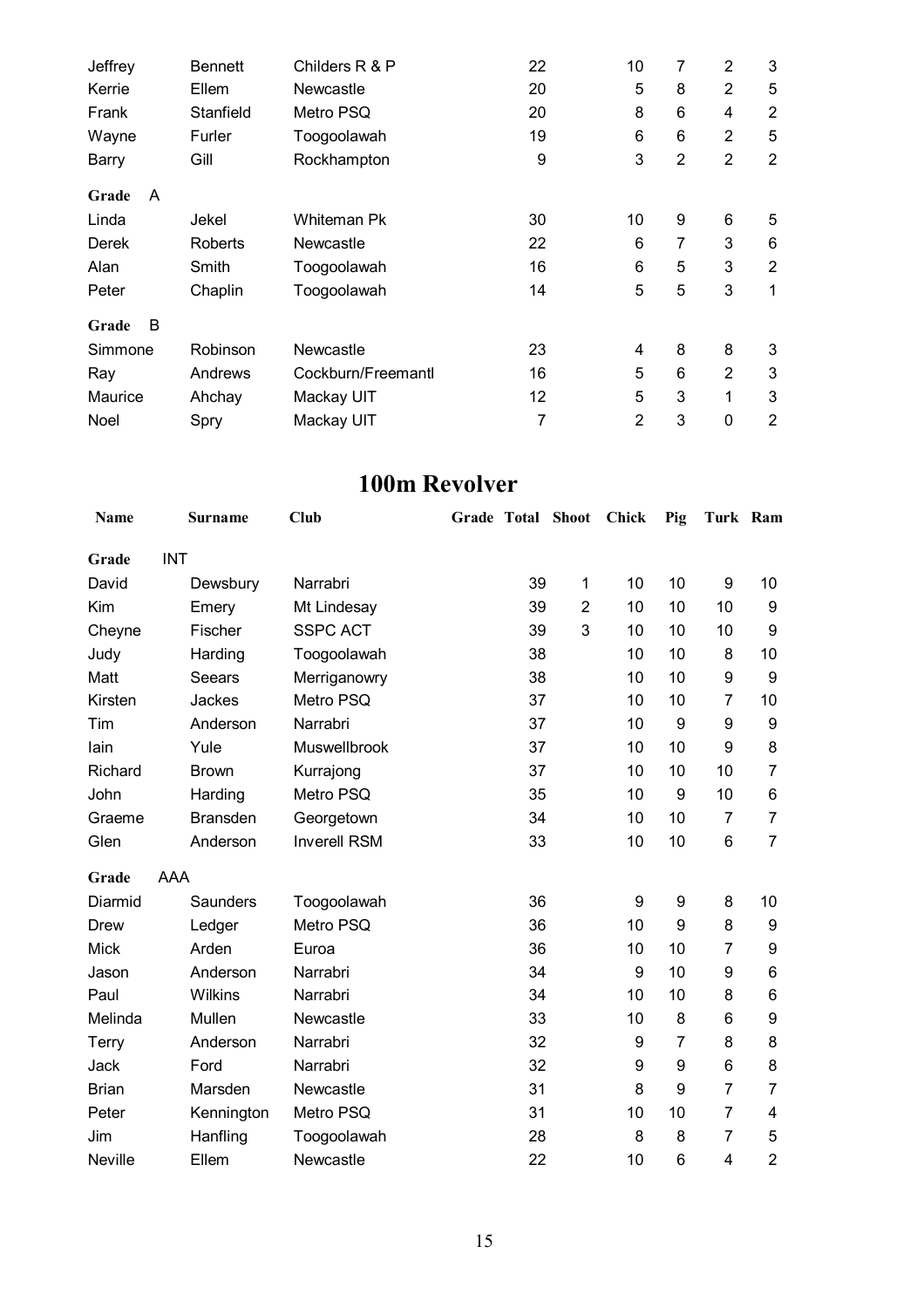| Grade       | AA |                 |                    |                  |                         |                |                |                           |
|-------------|----|-----------------|--------------------|------------------|-------------------------|----------------|----------------|---------------------------|
| Jake        |    | Davey           | Manilla            | 36               | 10                      | 9              | $\overline{7}$ | 10                        |
| <b>Mick</b> |    | Greaves         | Cockburn-          | 36               | 10                      | 10             | 8              | 8                         |
| David       |    | Ingram          | Metro PSQ          | 35               | 10                      | 10             | $\overline{7}$ | 8                         |
| Linda       |    | Jekel           | <b>Whiteman Pk</b> | 34               | 9                       | 10             | 6              | 9                         |
| James       |    | Moore           | Yarra              | 31               | 9                       | 9              | 6              | $\overline{7}$            |
| Robin       |    | <b>Ricketts</b> | Metro PSQ          | 29               | 10                      | 6              | $\overline{7}$ | 6                         |
| Tim         |    | Davey           | Manilla            | 29               | 10                      | 8              | 5              | 6                         |
| Aidan       |    | Van Ee          | Toogoolawah        | 29               | 10                      | 8              | 5              | 6                         |
| Frank       |    | Stanfield       | Metro PSQ          | 29               | 10                      | 10             | 4              | 5                         |
| lan         |    | Chaplin         | Toogoolawah        | 28               | 10                      | 9              | 4              | 5                         |
| Paul        |    | Howitt          | Newcastle          | 27               | 5                       | 9              | 6              | $\overline{7}$            |
| Barry       |    | Cook            | Metro PSQ          | 27               | 8                       | 8              | 5              | 6                         |
| Gianni      |    | Rossetto        | Rockhampton        | 26               | 6                       | $\overline{7}$ | 6              | $\overline{7}$            |
| John        |    | Robinson        | Newcastle          | 26               | $\overline{7}$          | 9              | 6              | $\overline{\mathbf{4}}$   |
| Greg        |    | Dawson          | Armidale           | 25               | 5                       | $\overline{7}$ | 8              | 5                         |
| Jeffrey     |    | <b>Bennett</b>  | Childers R & P     | 23               | 9                       | 6              | 3              | 5                         |
| Adrian      |    | Shirley         | Toogoolawah        | 22               | 6                       | 10             | 3              | 3                         |
| Matt        |    | Robinson        | Newcastle          | 22               | 8                       | 8              | $\overline{4}$ | $\overline{2}$            |
| Kerrie      |    | Ellem           | Newcastle          | 17               | 6                       | 9              | $\mathbf{1}$   | $\mathbf{1}$              |
| Alan        |    | Smith           | Toogoolawah        | 12               | 5                       | $\overline{2}$ | $\mathbf{1}$   | $\overline{4}$            |
| Grade       | A  |                 |                    |                  |                         |                |                |                           |
| Derek       |    | <b>Roberts</b>  | Newcastle          | 30               | 8                       | 9              | 6              | $\overline{7}$            |
| Lachlan     |    | Moore           | Yarra              | 28               | $\overline{7}$          | $\overline{7}$ | 9              | 5                         |
| Wayne       |    | Furler          | Toogoolawah        | 19               | 3                       | 6              | $\overline{7}$ | $\ensuremath{\mathsf{3}}$ |
| Carmel      |    | Archibald       | Armidale           | 18               | 5                       | 6              | 3              | $\overline{\mathbf{4}}$   |
| Peter       |    | Chaplin         | Toogoolawah        | 15               | $\overline{7}$          | 4              | $\overline{2}$ | $\overline{2}$            |
| Grade       | B  |                 |                    |                  |                         |                |                |                           |
| Maurice     |    | Ahchay          | Mackay UIT         | 13               | 4                       | 5              | $\mathbf{1}$   | 3                         |
| Noel        |    | Spry            | Mackay UIT         | 13               | 6                       | 3              | $\overline{2}$ | $\overline{c}$            |
| Simmone     |    | Robinson        | Newcastle          | 11               | 4                       | $\overline{2}$ | 3              | $\overline{2}$            |
| Ray         |    | Andrews         | Cockburn/Freemantl | $\boldsymbol{9}$ | $\overline{\mathbf{4}}$ | $\overline{4}$ | $\overline{0}$ | 1                         |

# **100m Standing**

| <b>Name</b> | <b>Surname</b>  | <b>Club</b>         | <b>Shoot</b><br>Grade Total | Chick | Pig | Turk Ram       |    |
|-------------|-----------------|---------------------|-----------------------------|-------|-----|----------------|----|
| Grade       | INT             |                     |                             |       |     |                |    |
| Graeme      | <b>Bransden</b> | Georgetown          | 34                          | 9     | 9   | 6              | 10 |
| Matt        | Seears          | Merriganowry        | 30                          | 8     | 10  | 4              | 8  |
| Jim         | Hanfling        | Toogoolawah         | 28                          | 10    | 7   | 5              | 6  |
| Tim         | Anderson        | Narrabri            | 27                          | 9     | 9   | $\overline{2}$ | 7  |
| Melinda     | Mullen          | Newcastle           | 26                          | 9     | 7   | 3              | 7  |
| lain        | Yule            | <b>Muswellbrook</b> | 25                          | 7     | 9   | 4              | 5  |
| Glen        | Anderson        | <b>Inverell RSM</b> | 25                          | 8     | 9   | 4              | 4  |
| Kim         | Emery           | Mt Lindesay         | 24                          | 8     | 6   | 5              | 5  |
| Judy        | Harding         | Toogoolawah         | 23                          | 7     | 7   | 5              | 4  |
| John        | Harding         | Metro PSQ           | 22                          | 8     | 8   | 2              | 4  |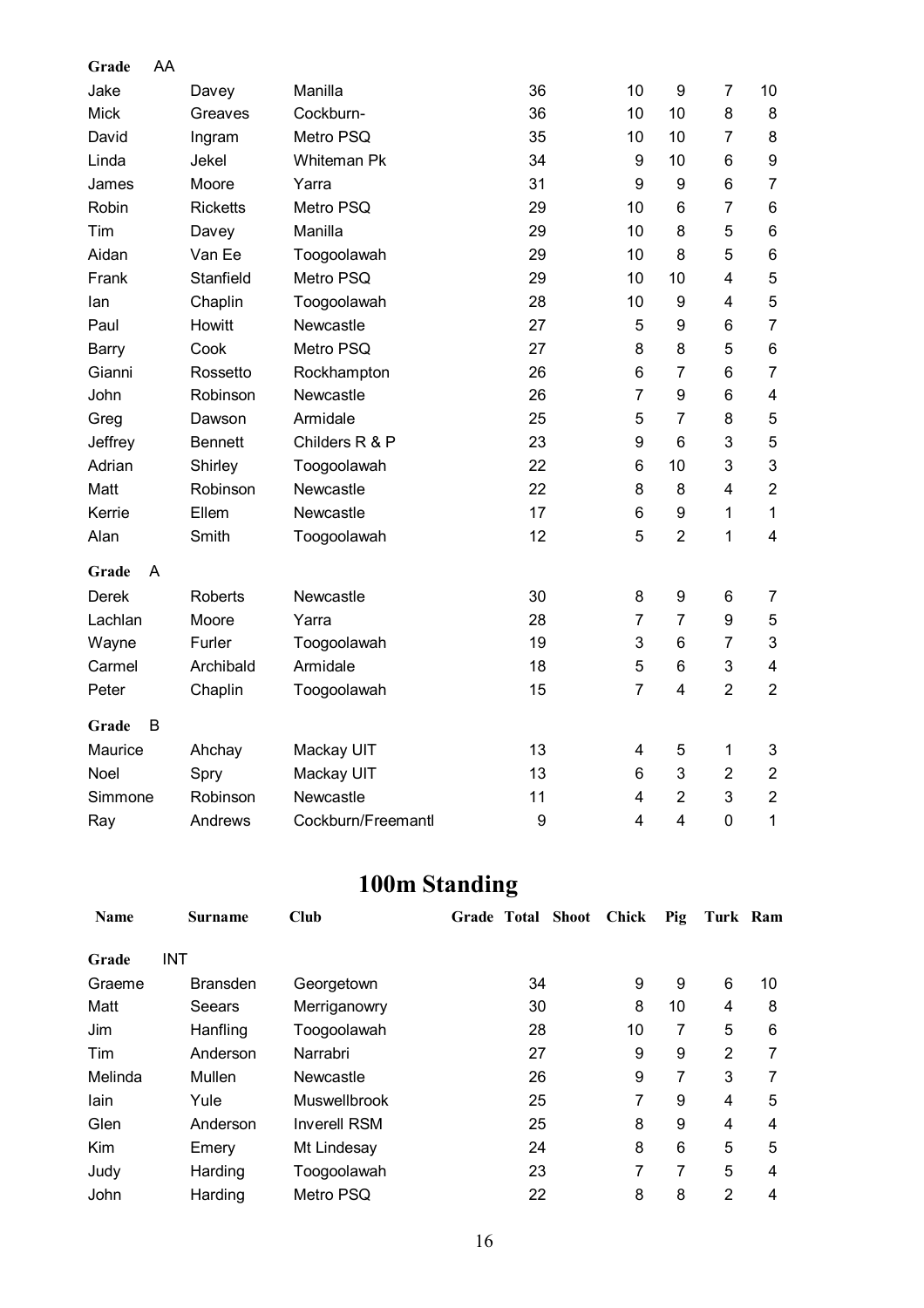| Grade        | AAA |                 |                    |    |                           |                |                |                           |
|--------------|-----|-----------------|--------------------|----|---------------------------|----------------|----------------|---------------------------|
| <b>Mick</b>  |     | Arden           | Euroa              | 26 | 8                         | 8              | 4              | 6                         |
| David        |     | Dewsbury        | Narrabri           | 26 | 6                         | $\overline{7}$ | 8              | 5                         |
| Peter        |     | Kennington      | Metro PSQ          | 24 | 9                         | 5              | 5              | 5                         |
| Diarmid      |     | Saunders        | Toogoolawah        | 24 | 9                         | 6              | 4              | 5                         |
| <b>Terry</b> |     | Anderson        | Narrabri           | 23 | $\overline{4}$            | 8              | 4              | $\overline{7}$            |
| <b>Brian</b> |     | Marsden         | Newcastle          | 19 | $\overline{7}$            | $\overline{7}$ | $\overline{2}$ | 3                         |
| John         |     | Robinson        | Newcastle          | 18 | 8                         | 4              | 3              | 3                         |
| Greg         |     | Dawson          | Armidale           | 15 | 4                         | 6              | $\overline{2}$ | 3                         |
| Neville      |     | Ellem           | Newcastle          | 13 | 6                         | $\overline{2}$ | $\overline{2}$ | 3                         |
| Grade        | AA  |                 |                    |    |                           |                |                |                           |
| Graham       |     | Todkill         | Metro PSQ          | 25 | $\overline{7}$            | 10             | $\overline{2}$ | 6                         |
| <b>Barry</b> |     | Cook            | Metro PSQ          | 24 | $\overline{7}$            | 9              | 5              | 3                         |
| Lachlan      |     | Moore           | Yarra              | 22 | $\overline{7}$            | 6              | 4              | 5                         |
| Jake         |     | Davey           | Manilla            | 22 | 8                         | 9              | $\overline{2}$ | 3                         |
| <b>Mick</b>  |     | Greaves         | Cockburn-          | 21 | 8                         | 6              | 3              | 4                         |
| Carmel       |     | Archibald       | Armidale           | 20 | 5                         | $\overline{2}$ | 6              | $\overline{7}$            |
| David        |     | Ingram          | Metro PSQ          | 20 | 5                         | 8              | $\overline{2}$ | 5                         |
| Cheyne       |     | Fischer         | <b>SSPC ACT</b>    | 19 | 7                         | 7              | $\overline{2}$ | 3                         |
| Jason        |     | Anderson        | Narrabri           | 18 | 5                         | 5              | 4              | 4                         |
| Frank        |     | Stanfield       | Metro PSQ          | 18 | 6                         | 5              | 3              | 4                         |
| Richard      |     | <b>Brown</b>    | Kurrajong          | 18 | 6                         | 6              | $\overline{2}$ | 4                         |
| Gianni       |     | Rossetto        | Rockhampton        | 18 | $\overline{7}$            | 6              | $\overline{2}$ | $\ensuremath{\mathsf{3}}$ |
| Jack         |     | Ford            | Narrabri           | 17 | 6                         | 5              | 1              | 5                         |
| Peter        |     | Chaplin         | Toogoolawah        | 16 | 5                         | 4              | $\overline{2}$ | 5                         |
| James        |     | Moore           | Yarra              | 15 | $\overline{4}$            | 4              | 1              | 6                         |
| Robin        |     | <b>Ricketts</b> | Metro PSQ          | 15 | 5                         | 5              | 2              | 3                         |
| Paul         |     | Wilkins         | Narrabri           | 14 | $\overline{\mathbf{4}}$   | 3              | 4              | 3                         |
| Kirsten      |     | Jackes          | Metro PSQ          | 13 | $\overline{\mathbf{4}}$   | $\overline{2}$ | 4              | 3                         |
| Kerrie       |     | Ellem           | Newcastle          | 13 | $\ensuremath{\mathsf{3}}$ | 4              | 4              | $\overline{c}$            |
| <b>Drew</b>  |     | Ledger          | Metro PSQ          | 11 | 5                         | $\overline{2}$ | 4              | 0                         |
| Barry        |     | Gill            | Rockhampton        | 9  | $\overline{2}$            | 3              | $\overline{2}$ | $\overline{2}$            |
| Jeffrey      |     | <b>Bennett</b>  | Childers R & P     | 9  | $\overline{\mathbf{4}}$   | 4              | $\mathbf{1}$   | 0                         |
| Grade        | A   |                 |                    |    |                           |                |                |                           |
| Matt         |     | Robinson        | Newcastle          | 20 | 3                         | 8              | 4              | 5                         |
| Adrian       |     | Shirley         | Toogoolawah        | 18 | $\overline{7}$            | 4              | $\overline{2}$ | 5                         |
| Linda        |     | Jekel           | <b>Whiteman Pk</b> | 18 | 5                         | 5              | 5              | $\ensuremath{\mathsf{3}}$ |
| Aidan        |     | Van Ee          | Toogoolawah        | 15 | $\overline{7}$            | 4              | $\overline{2}$ | $\overline{2}$            |
| Tim          |     | Davey           | Manilla            | 14 | 3                         | 5              | $\overline{2}$ | 4                         |
| lan          |     | Chaplin         | Toogoolawah        | 12 | 6                         | 1              | 4              | 1                         |
| Noel         |     | Spry            | Mackay UIT         | 11 | 3                         | 4              | 1              | 3                         |
| Derek        |     | <b>Roberts</b>  | Newcastle          | 10 | 3                         | $\overline{2}$ | 3              | $\boldsymbol{2}$          |
| Paul         |     | Howitt          | Newcastle          | 9  | 3                         | 3              | 3              | $\pmb{0}$                 |
| Alan         |     | Smith           | Toogoolawah        | 9  | 4                         | 3              | $\overline{2}$ | 0                         |
| Wayne        |     | Furler          | Toogoolawah        | 7  | 3                         | $\overline{2}$ | $\overline{c}$ | 0                         |
|              |     |                 |                    |    |                           |                |                |                           |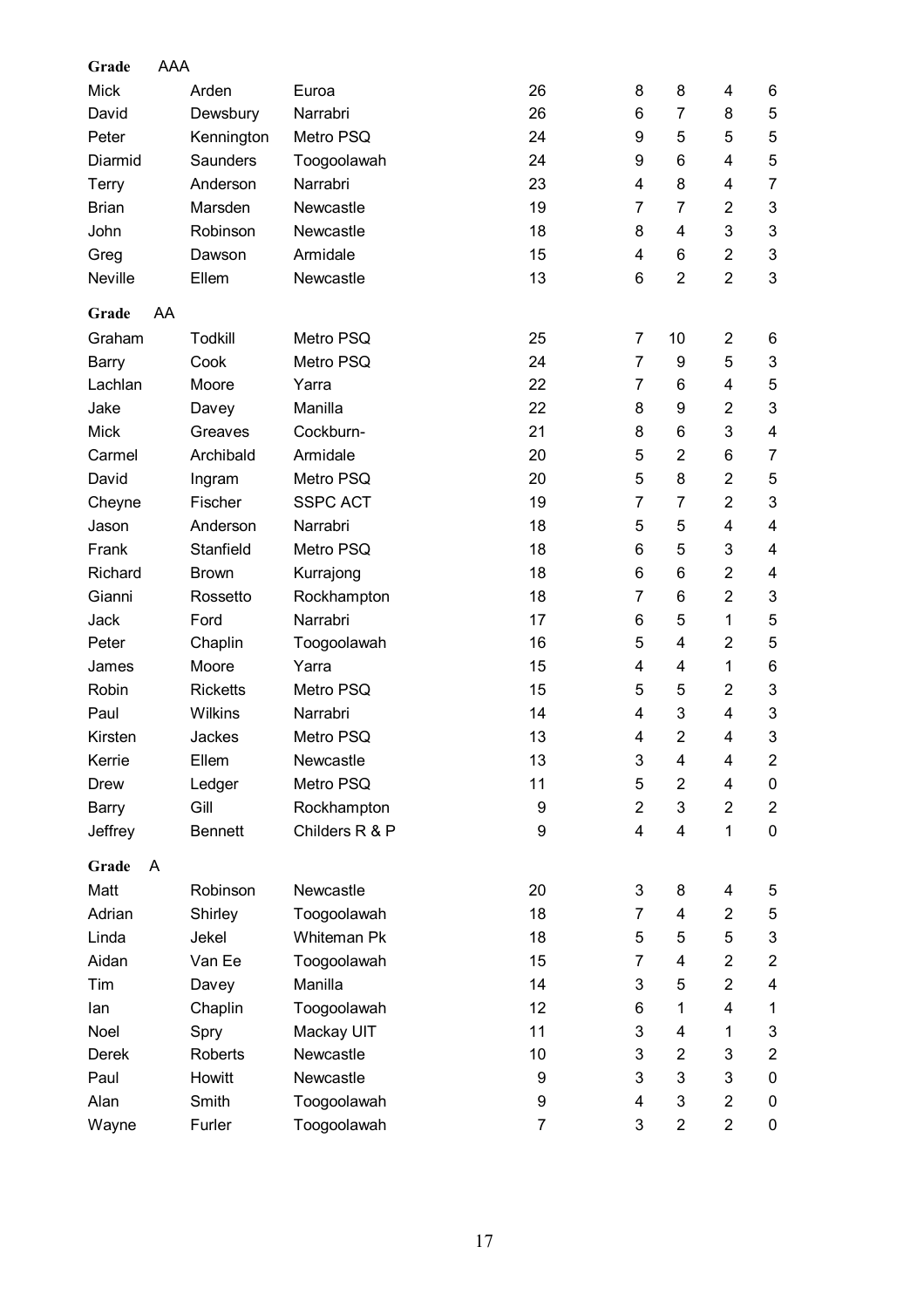| Grade B |          |                   |    |                           |     |       |                |
|---------|----------|-------------------|----|---------------------------|-----|-------|----------------|
| Maurice | Ahchav   | Mackay UIT        | 13 |                           | 3 5 | 4     | $\overline{1}$ |
| Simmone | Robinson | Newcastle         | 12 |                           |     | 4 2 3 | - 3            |
| Ray     | Andrews  | Cockburn/Freemant | 11 | $\mathbf{3}$ $\mathbf{2}$ |     |       | - 5            |

### **100m Unlimited**

| Name         | <b>Surname</b>  | Club                | Grade Total | <b>Shoot</b> | <b>Chick</b>   | Pig | Turk                    | Ram                       |
|--------------|-----------------|---------------------|-------------|--------------|----------------|-----|-------------------------|---------------------------|
| Grade        | <b>INT</b>      |                     |             |              |                |     |                         |                           |
| Kim          | Emery           | Mt Lindesay         | 36          |              | 10             | 9   | $\overline{7}$          | 10                        |
| Matt         | Seears          | Merriganowry        | 34          |              | 10             | 9   | $\overline{7}$          | 8                         |
| Glen         | Anderson        | <b>Inverell RSM</b> | 33          |              | 10             | 9   | 6                       | 8                         |
| Grade        | AAA             |                     |             |              |                |     |                         |                           |
|              |                 |                     |             |              |                |     |                         |                           |
| Mick         | Arden           | Euroa               | 36          |              | 10             | 10  | 7                       | 9                         |
| Kirsten      | Jackes          | Metro PSQ           | 35          |              | 10             | 10  | 9                       | 6                         |
| Tim          | Anderson        | Narrabri            | 32          |              | 7              | 9   | 8                       | 8                         |
| <b>Drew</b>  | Ledger          | Metro PSQ           | 32          |              | 10             | 9   | 7                       | 6                         |
| Richard      | <b>Brown</b>    | Kurrajong           | 31          |              | 9              | 9   | 6                       | $\overline{7}$            |
| Graeme       | <b>Bransden</b> | Georgetown          | 31          |              | 10             | 10  | 5                       | 6                         |
| lain         | Yule            | Muswellbrook        | 30          |              | 8              | 9   | 5                       | 8                         |
| David        | Dewsbury        | Narrabri            | 30          |              | 10             | 8   | 5                       | $\overline{7}$            |
| John         | Harding         | Metro PSQ           | 30          |              | 10             | 7   | $\overline{7}$          | 6                         |
| Judy         | Harding         | Toogoolawah         | 30          |              | 9              | 9   | 7                       | 5                         |
| Cheyne       | Fischer         | <b>SSPC ACT</b>     | 28          |              | 10             | 9   | 3                       | $\,6$                     |
| Grade        | AA              |                     |             |              |                |     |                         |                           |
| Jake         | Davey           | Manilla             | 35          |              | 10             | 10  | 6                       | 9                         |
| Jim          | Hanfling        | Toogoolawah         | 31          |              | 8              | 10  | 5                       | 8                         |
| Melinda      | Mullen          | Newcastle           | 31          |              | 9              | 8   | 8                       | 6                         |
| Jason        | Anderson        | Narrabri            | 29          |              | 8              | 8   | 9                       | 4                         |
| Jack         | Ford            | Narrabri            | 28          |              | 8              | 8   | 6                       | 6                         |
| Frank        | Stanfield       | Metro PSQ           | 28          |              | 9              | 8   | 6                       | 5                         |
| Robin        | <b>Ricketts</b> | Metro PSQ           | 27          |              | 10             | 8   | 5                       | $\overline{\mathbf{4}}$   |
| Paul         | Howitt          | Newcastle           | 25          |              | 10             | 7   | $\overline{c}$          | 6                         |
| Diarmid      | Saunders        | Toogoolawah         | 24          |              | 6              | 9   | 3                       | 6                         |
| John         | Robinson        | Newcastle           | 24          |              | $\overline{7}$ | 8   | 4                       | 5                         |
| David        | Ingram          | Metro PSQ           | 24          |              | 9              | 8   | 5                       | 2                         |
| Neville      | Ellem           | Newcastle           | 22          |              | 8              | 5   | 3                       | 6                         |
| Peter        | Kennington      | Metro PSQ           | 20          |              | 6              | 6   | $\overline{2}$          | 6                         |
| Paul         | Wilkins         | Narrabri            | 20          |              | 5              | 6   | $\overline{\mathbf{4}}$ | $\mathbf 5$               |
| Lachlan      | Moore           | Yarra               | 20          |              | 8              | 5   | $\overline{c}$          | $\mathbf 5$               |
| Kerrie       | Ellem           | Newcastle           | 20          |              | 6              | 9   | 1                       | 4                         |
| James        | Moore           | Yarra               | 19          |              | 8              | 5   | 4                       | $\overline{c}$            |
| Mick         | Greaves         | Cockburn-           | 18          |              | 5              | 4   | 6                       | $\ensuremath{\mathsf{3}}$ |
|              |                 |                     |             |              | $\overline{7}$ |     |                         |                           |
| <b>Brian</b> | Marsden         | Newcastle           | 14          |              |                | 5   | $\mathbf{1}$            | $\mathbf{1}$              |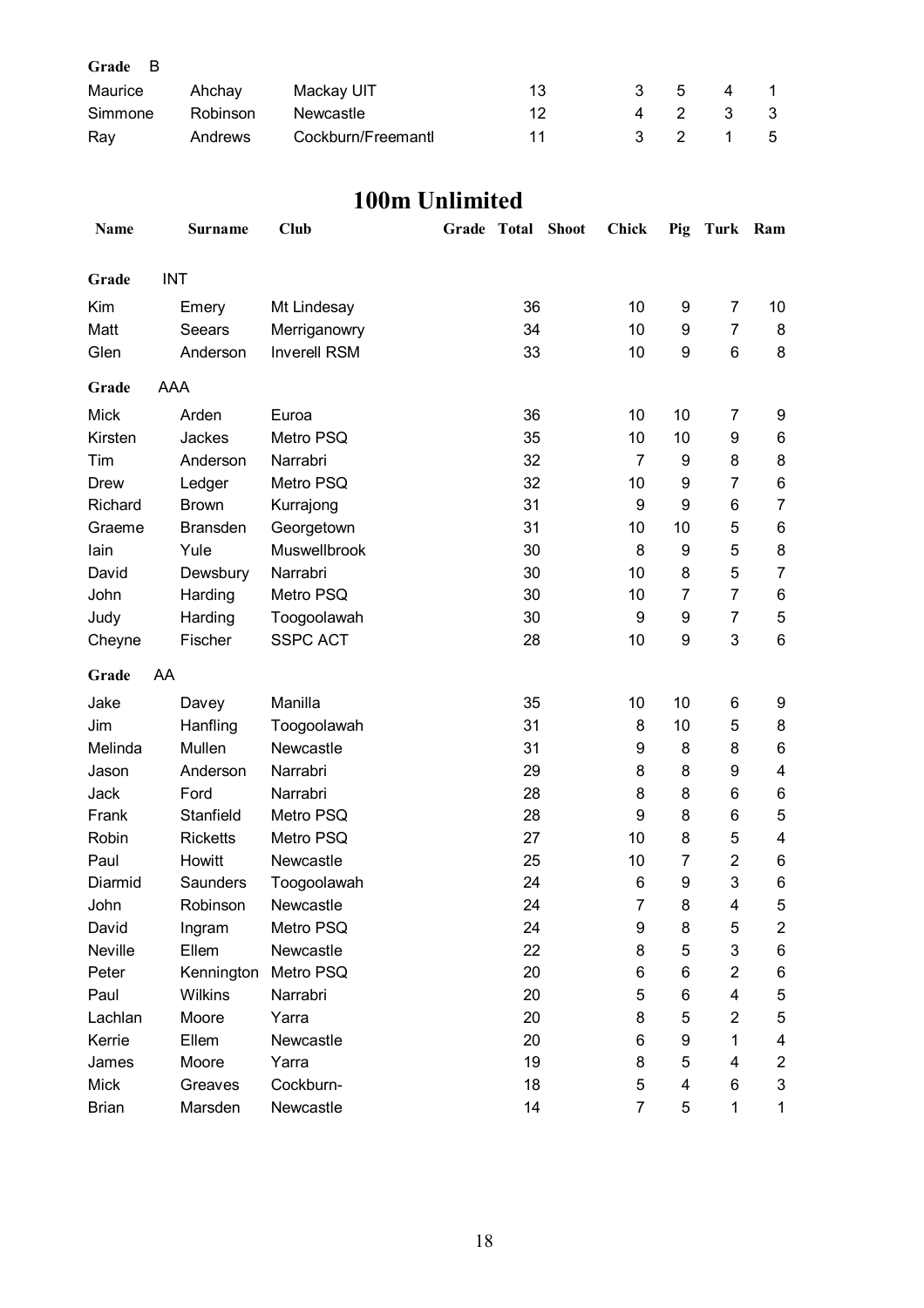#### **Grade** A

| Tim          | Davey          | Manilla        | 32 | 8              | 10             | 7              | 7              |
|--------------|----------------|----------------|----|----------------|----------------|----------------|----------------|
| Gianni       | Rossetto       | Rockhampton    | 31 | 9              | 10             | 5              | 7              |
| Greg         | Dawson         | Armidale       | 30 | 8              | 10             | 6              | 6              |
| Linda        | Jekel          | Whiteman Pk    | 29 | 10             | 7              | 5              | 7              |
| Jeffrey      | <b>Bennett</b> | Childers R & P | 24 | 8              | 7              | 3              | 6              |
| Terry        | Anderson       | Narrabri       | 20 | 9              | 7              | $\overline{2}$ | $\overline{2}$ |
| Adrian       | Shirley        | Toogoolawah    | 17 | 6              | 4              | 3              | 4              |
| Matt         | Robinson       | Newcastle      | 15 | 6              | $\overline{2}$ | $\overline{2}$ | 5              |
| lan          | Chaplin        | Toogoolawah    | 15 | 3              | 6              | 4              | $\overline{2}$ |
| Wayne        | Furler         | Toogoolawah    | 14 | 6              | 3              | 3              | $\overline{2}$ |
| Aidan        | Van Ee         | Toogoolawah    | 14 | 6              | 6              | 1              | 1              |
| B<br>Grade   |                |                |    |                |                |                |                |
| Carmel       | Archibald      | Armidale       | 23 | 10             | 5              | 4              | 4              |
| <b>Derek</b> | Roberts        | Newcastle      | 17 | 4              | 9              | $\overline{2}$ | $\overline{2}$ |
| Alan         | Smith          | Toogoolawah    | 13 | 4              | 6              | 1              | $\overline{2}$ |
| Simmone      | Robinson       | Newcastle      | 12 | 4              | $\overline{2}$ | 3              | 3              |
| Noel         | Spry           | Mackay UIT     | 12 | 7              | $\overline{2}$ | 1              | $\overline{2}$ |
| Peter        | Chaplin        | Toogoolawah    | 9  | $\overline{2}$ | $\overline{2}$ | $\overline{2}$ | 3              |

### **Field Pistol Production**

| <b>Name</b>    |            | <b>Surname</b>  | Club                | <b>Grade Total Shoot</b> | Chick          | Pig            | Turk Ram       |                |
|----------------|------------|-----------------|---------------------|--------------------------|----------------|----------------|----------------|----------------|
| Grade          | <b>INT</b> |                 |                     |                          |                |                |                |                |
| Glen           |            | Anderson        | <b>Inverell RSM</b> | 33                       | 9              | 10             | $\overline{7}$ | 7              |
| David          |            | Dewsbury        | Narrabri            | 31                       | 10             | 9              | 8              | 4              |
| Matt           |            | <b>Seears</b>   | Merriganowry        | 28                       | 10             | 8              | 4              | 6              |
| lain           | Yule       |                 | Muswellbrook        | 27                       | 8              | 8              | $\overline{7}$ | 4              |
| Judy           |            | Harding         | Toogoolawah         | 27                       | 9              | 8              | 6              | 4              |
| <b>Mick</b>    | Arden      |                 | Euroa               | 27                       | 9              | $\overline{7}$ | 8              | 3              |
| Tim            |            | Anderson        | Narrabri            | 26                       | 5              | 9              | $\overline{7}$ | 5              |
| John           |            | Harding         | Metro PSQ           | 25                       | 9              | 6              | 3              | 7              |
| Graeme         |            | <b>Bransden</b> | Georgetown          | 23                       | 8              | 6              | 3              | 6              |
| Kim            |            | Emery           | Mt Lindesay         | 20                       | 6              | 9              | $\overline{2}$ | 3              |
| Grade          | <b>AAA</b> |                 |                     |                          |                |                |                |                |
| Peter          |            | Kennington      | Metro PSQ           | 28                       | 8              | 7              | 6              | 7              |
| Terry          |            | Anderson        | Narrabri            | 26                       | $\overline{7}$ | 8              | 4              | 7              |
| Diarmid        |            | Saunders        | Toogoolawah         | 26                       | 8              | 8              | 4              | 6              |
| Jim            |            | Hanfling        | Toogoolawah         | 25                       | 8              | 5              | $\overline{7}$ | 5              |
| Barry          | Cook       |                 | Metro PSQ           | 24                       | $\overline{7}$ | 6              | 4              | $\overline{7}$ |
| Jake           |            | Davey           | Manilla             | 24                       | 8              | 6              | 6              | 4              |
| <b>Neville</b> | Ellem      |                 | Newcastle           | 23                       | $\overline{7}$ | $\overline{7}$ | 4              | 5              |
| Greg           |            | Dawson          | Armidale            | 23                       | $\overline{7}$ | 9              | 4              | 3              |
| Melinda        |            | Mullen          | Newcastle           | 22                       | 6              | 8              | 3              | 5              |
| Graham         |            | <b>Todkill</b>  | Metro PSQ           | 22                       | 8              | 6              | 3              | 5              |
| <b>Brian</b>   |            | Marsden         | Newcastle           | 21                       | 5              | $\overline{7}$ | 5              | 4              |
| <b>Mick</b>    |            | Greaves         | Cockburn-           | 20                       | 7              | 4              | 4              | 5              |
| James          |            | Moore           | Yarra               | 18                       | 6              | 5              | 3              | 4              |
| John           |            | Robinson        | Newcastle           | 12                       | $\overline{2}$ | 4              | 4              | $\overline{2}$ |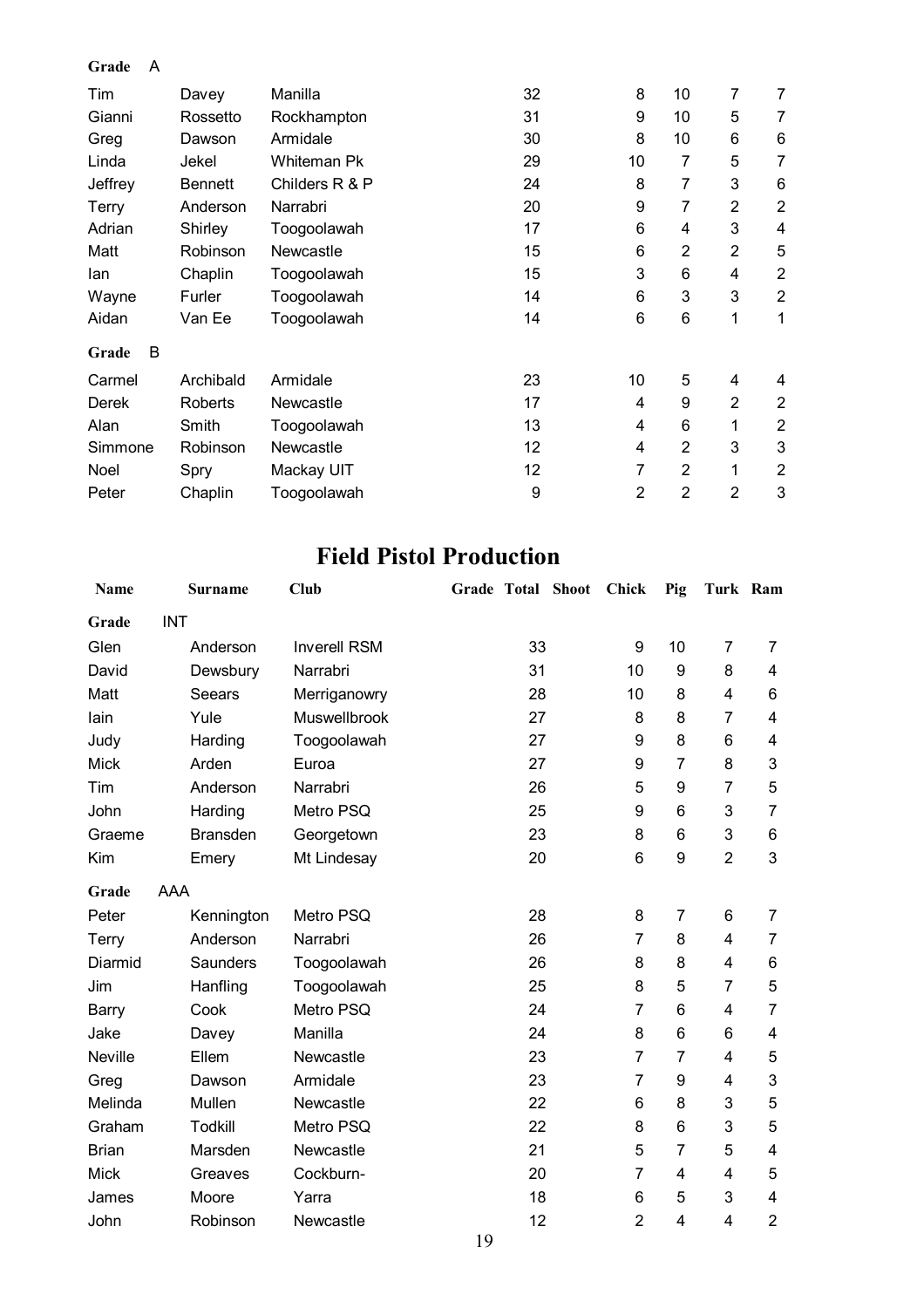| Grade    | AA |                 |                    |    |                         |                |                |                         |
|----------|----|-----------------|--------------------|----|-------------------------|----------------|----------------|-------------------------|
| Cheyne   |    | Fischer         | <b>SSPC ACT</b>    | 24 | 8                       | 6              | 6              | 4                       |
| Frank    |    | Stanfield       | Metro PSQ          | 24 | 8                       | 8              | $\overline{4}$ | $\overline{\mathbf{4}}$ |
| Gianni   |    | Rossetto        | Rockhampton        | 23 | 5                       | 8              | 6              | $\overline{\mathbf{4}}$ |
| Jack     |    | Ford            | Narrabri           | 23 | 10                      | 6              | 4              | 3                       |
| Kirsten  |    | Jackes          | Metro PSQ          | 21 | $\overline{7}$          | 6              | 5              | 3                       |
| Lachlan  |    | Moore           | Yarra              | 20 | $\overline{7}$          | 5              | 4              | $\overline{\mathbf{4}}$ |
| Richard  |    | <b>Brown</b>    | Kurrajong          | 19 | 6                       | 5              | $\overline{2}$ | 6                       |
| Jason    |    | Anderson        | Narrabri           | 19 | $\overline{7}$          | $\overline{4}$ | $\overline{4}$ | $\overline{\mathbf{4}}$ |
| Paul     |    | Howitt          | Newcastle          | 18 | 5                       | 5              | $\overline{4}$ | $\overline{\mathbf{4}}$ |
| Michelle |    | Clark           | Metro PSQ          | 18 | 4                       | 8              | $\overline{2}$ | $\overline{\mathbf{4}}$ |
| Kerrie   |    | Ellem           | Newcastle          | 18 | 4                       | 8              | $\overline{2}$ | $\overline{\mathbf{4}}$ |
| Adrian   |    | Shirley         | Toogoolawah        | 18 | $\overline{7}$          | 6              | 3              | $\mathbf{2}$            |
| Paul     |    | <b>Wilkins</b>  | Narrabri           | 16 | 6                       | 4              | 5              | $\mathbf{1}$            |
| Jeffrey  |    | <b>Bennett</b>  | Childers R & P     | 15 | 3                       | $\overline{7}$ | $\overline{2}$ | 3                       |
| Tim      |    | Davey           | Manilla            | 14 | 5                       | 5              | $\overline{2}$ | $\overline{2}$          |
| Drew     |    | Ledger          | Metro PSQ          | 13 | 4                       | 4              | $\mathbf{1}$   | $\overline{\mathbf{4}}$ |
| Barry    |    | Gill            | Rockhampton        | 11 | 5                       | $\overline{2}$ | 3              | $\mathbf 1$             |
| Carmel   |    | Archibald       | Armidale           | 11 | 5                       | 4              | $\mathbf{1}$   | $\mathbf{1}$            |
| Robin    |    | <b>Ricketts</b> | Metro PSQ          | 10 | $\overline{7}$          | 3              | 0              | $\pmb{0}$               |
| Peter    |    | Chaplin         | Toogoolawah        | 9  | 5                       | 1              | $\overline{2}$ | $\mathbf{1}$            |
| Grade    | A  |                 |                    |    |                         |                |                |                         |
| Linda    |    | Jekel           | <b>Whiteman Pk</b> | 18 | 4                       | 8              | $\overline{2}$ | 4                       |
| Maurice  |    | Ahchay          | Mackay UIT         | 17 | 6                       | 4              | 4              | 3                       |
| Matt     |    | Robinson        | Newcastle          | 15 | 3                       | 5              | 5              | $\boldsymbol{2}$        |
| Alan     |    | Smith           | Toogoolawah        | 14 | $\overline{\mathbf{4}}$ | 5              | $\overline{2}$ | 3                       |
| lan      |    | Chaplin         | Toogoolawah        | 14 | $\overline{7}$          | $\overline{2}$ | $\overline{4}$ | $\mathbf{1}$            |
| Derek    |    | <b>Roberts</b>  | Newcastle          | 8  | $\overline{\mathbf{4}}$ | $\overline{2}$ | 0              | $\overline{2}$          |
| Grade    | B  |                 |                    |    |                         |                |                |                         |
| Simmone  |    | Robinson        | Newcastle          | 12 | 4                       | $\overline{2}$ | 3              | 3                       |
| Wayne    |    | Furler          | Toogoolawah        | 11 | $\overline{2}$          | 3              | $\overline{2}$ | $\overline{\mathbf{4}}$ |
| Noel     |    | Spry            | Mackay UIT         | 6  | 3                       | $\overline{2}$ | $\overline{0}$ | $\mathbf 1$             |

# **Field Pistol Any Sight**

| <b>Name</b>  | <b>Surname</b>  | Club                | Grade Total Shoot |   | Chick | Pig | Turk Ram       |   |
|--------------|-----------------|---------------------|-------------------|---|-------|-----|----------------|---|
| Grade        | <b>INT</b>      |                     |                   |   |       |     |                |   |
| Graeme       | <b>Bransden</b> | Georgetown          | 33                |   | 10    | 9   | 7              | 7 |
| Matt         | Seears          | Merriganowry        | 33                |   | 10    | 10  | 8              | 5 |
| Kim          | Emery           | Mt Lindesay         | 31                |   | 8     | 9   | 8              | 6 |
| lain         | Yule            | Muswellbrook        | 30                |   | 10    | 10  | 4              | 6 |
| Glen         | Anderson        | <b>Inverell RSM</b> | 30                |   | 9     | 10  | 6              | 5 |
| Grade        | <b>AAA</b>      |                     |                   |   |       |     |                |   |
| Jake         | Davey           | Manilla             | 32                | 1 | 9     | 10  | $\overline{4}$ | 9 |
| Mick         | Arden           | Euroa               | 32                | 2 | 9     | 7   | 8              | 8 |
| <b>Brian</b> | Marsden         | Newcastle           | 32                | 3 | 9     | 7   | 8              | 8 |
| Greg         | Dawson          | Armidale            | 30                |   | 10    | 10  | 4              | 6 |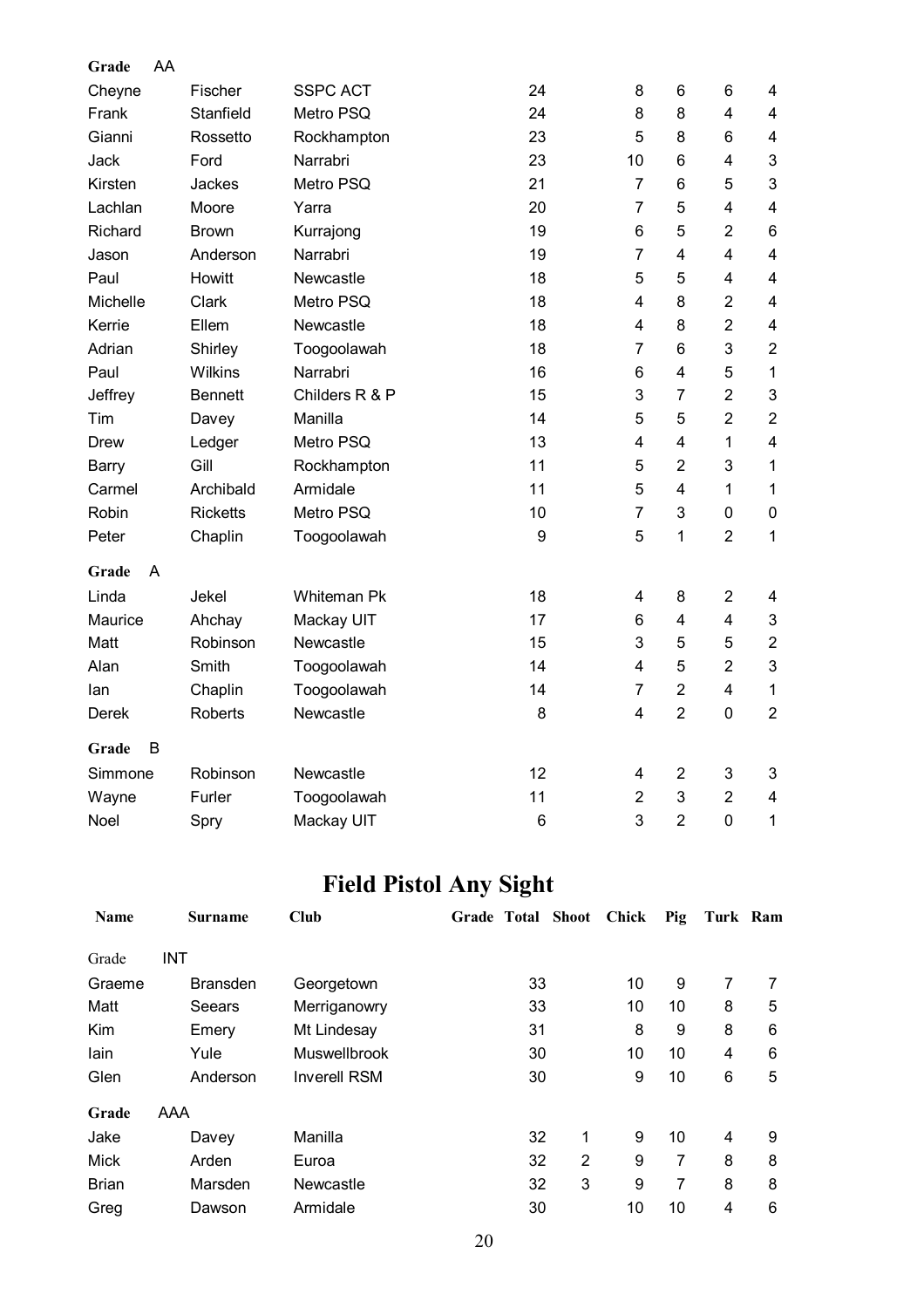| Peter<br>Melinda | Kennington<br>Mullen | Metro PSQ<br>Newcastle | 28<br>28 | 9<br>9         | 6<br>8         | 5<br>$\overline{7}$ | 8<br>4                    |
|------------------|----------------------|------------------------|----------|----------------|----------------|---------------------|---------------------------|
| John             | Harding              | Metro PSQ              | 27       | 9              | 8              | 3                   | $\overline{7}$            |
| Tim              | Anderson             | Narrabri               | 26       | 6              | 7              | 6                   | $\overline{7}$            |
| Terry            | Anderson             | Narrabri               | 25       | 9              | 8              | 3                   | 5                         |
| Judy             | Harding              | Toogoolawah            | 22       | $\overline{7}$ | 6              | 4                   | $\mathbf 5$               |
| Diarmid          | <b>Saunders</b>      | Toogoolawah            | 21       | 5              | $\overline{7}$ | $\overline{2}$      | $\overline{7}$            |
|                  |                      |                        |          |                |                |                     |                           |
| AA<br>Grade      |                      |                        |          |                |                |                     |                           |
| Jason            | Anderson             | Narrabri               | 31       | 10             | 9              | 5                   | 7                         |
| Jim              | Hanfling             | Toogoolawah            | 30       | 8              | 8              | 6                   | 8                         |
| Linda            | Jekel                | <b>Whiteman Pk</b>     | 27       | 9              | 10             | $\overline{2}$      | 6                         |
| Graham           | <b>Todkill</b>       | Metro PSQ              | 26       | 6              | $\overline{7}$ | 6                   | $\overline{7}$            |
| Tim              | Davey                | Manilla                | 26       | 9              | 8              | 5                   | 4                         |
| <b>Drew</b>      | Ledger               | Metro PSQ              | 24       | 6              | 8              | 4                   | 6                         |
| Barry            | Cook                 | Metro PSQ              | 24       | 8              | 9              | 6                   | 1                         |
| Peter            | Chaplin              | Toogoolawah            | 22       | 6              | $\overline{7}$ | 4                   | 5                         |
| Carmel           | Archibald            | Armidale               | 22       | 7              | 9              | 3                   | 3                         |
| <b>Mick</b>      | Greaves              | Cockburn-              | 21       | 5              | 6              | 5                   | 5                         |
| Frank            | Stanfield            | Metro PSQ              | 21       | $\overline{7}$ | 6              | 4                   | $\overline{\mathbf{4}}$   |
| Richard          | <b>Brown</b>         | Kurrajong              | 21       | 8              | 5              | 4                   | 4                         |
| Gianni           | Rossetto             | Rockhampton            | 20       | 8              | 8              | $\overline{2}$      | $\mathbf{2}$              |
| John             | Robinson             | Newcastle              | 19       | 4              | $\overline{7}$ | 3                   | 5                         |
| Jeffrey          | <b>Bennett</b>       | Childers R & P         | 19       | 8              | 4              | 5                   | $\overline{2}$            |
| Kirsten          | Jackes               | Metro PSQ              | 17       | 4              | $\overline{7}$ | $\overline{2}$      | $\overline{\mathbf{4}}$   |
| Neville          | Ellem                | Newcastle              | 16       | $\overline{7}$ | 3              | $\overline{2}$      | 4                         |
| Paul             | <b>Wilkins</b>       | Narrabri               | 14       | 5              | 4              | $\overline{2}$      | $\ensuremath{\mathsf{3}}$ |
| James            | Moore                | Yarra                  | 12       | 5              | 4              | $\overline{2}$      | 1                         |
| Grade<br>A       |                      |                        |          |                |                |                     |                           |
| Cheyne           | Fischer              | <b>SSPC ACT</b>        | 25       | 8              | 9              | 5                   | 3                         |
| Maurice          | Ahchay               | Mackay UIT             | 22       | 7              | 6              | 3                   | 6                         |
| Jack             | Ford                 | Narrabri               | 22       | 9              | 6              | 3                   | 4                         |
| Michelle         | Clark                | Metro PSQ              | 20       | 5              | $\overline{7}$ | 5                   | 3                         |
| Matt             | Robinson             | Newcastle              | 19       | 6              | 7              | 3                   | $\ensuremath{\mathsf{3}}$ |
| Paul             | Howitt               | Newcastle              | 18       | 5              | 8              | $\overline{2}$      | $\ensuremath{\mathsf{3}}$ |
| Noel             | Spry                 | Mackay UIT             | 18       | 7              | 7              | $\mathbf{1}$        | 3                         |
| Alan             | Smith                | Toogoolawah            | 18       | 8              | 6              | 3                   | $\mathbf 1$               |
| Wayne            | Furler               | Toogoolawah            | 16       | 5              | 4              | 5                   | $\overline{c}$            |
| Lachlan          | Moore                | Yarra                  | 16       | $\overline{7}$ | 4              | 3                   | $\boldsymbol{2}$          |
| Kerrie           | Ellem                | Newcastle              | 15       | 4              | 1              | 6                   | 4                         |
| Robin            | <b>Ricketts</b>      | Metro PSQ              | 15       | 5              | $\overline{7}$ | $\overline{2}$      | $\mathbf 1$               |
| lan              | Chaplin              | Toogoolawah            | 13       | 3              | 6              | 0                   | 4                         |
| Grade<br>B       |                      |                        |          |                |                |                     |                           |
| Derek            | <b>Roberts</b>       | Newcastle              | 14       | 5              | 5              | $\overline{2}$      | $\overline{c}$            |
| Ray              | Andrews              | Cockburn/Freemantl     | 10       | 3              | 3              | $\overline{2}$      | $\overline{2}$            |
| Adrian           | Shirley              | Toogoolawah            | 10       | 5              | 3              | $\mathbf{1}$        | $\mathbf 1$               |
| Simmone          | Robinson             | Newcastle              | 7        | 3              | $\mathbf{1}$   | $\mathbf{1}$        | $\overline{c}$            |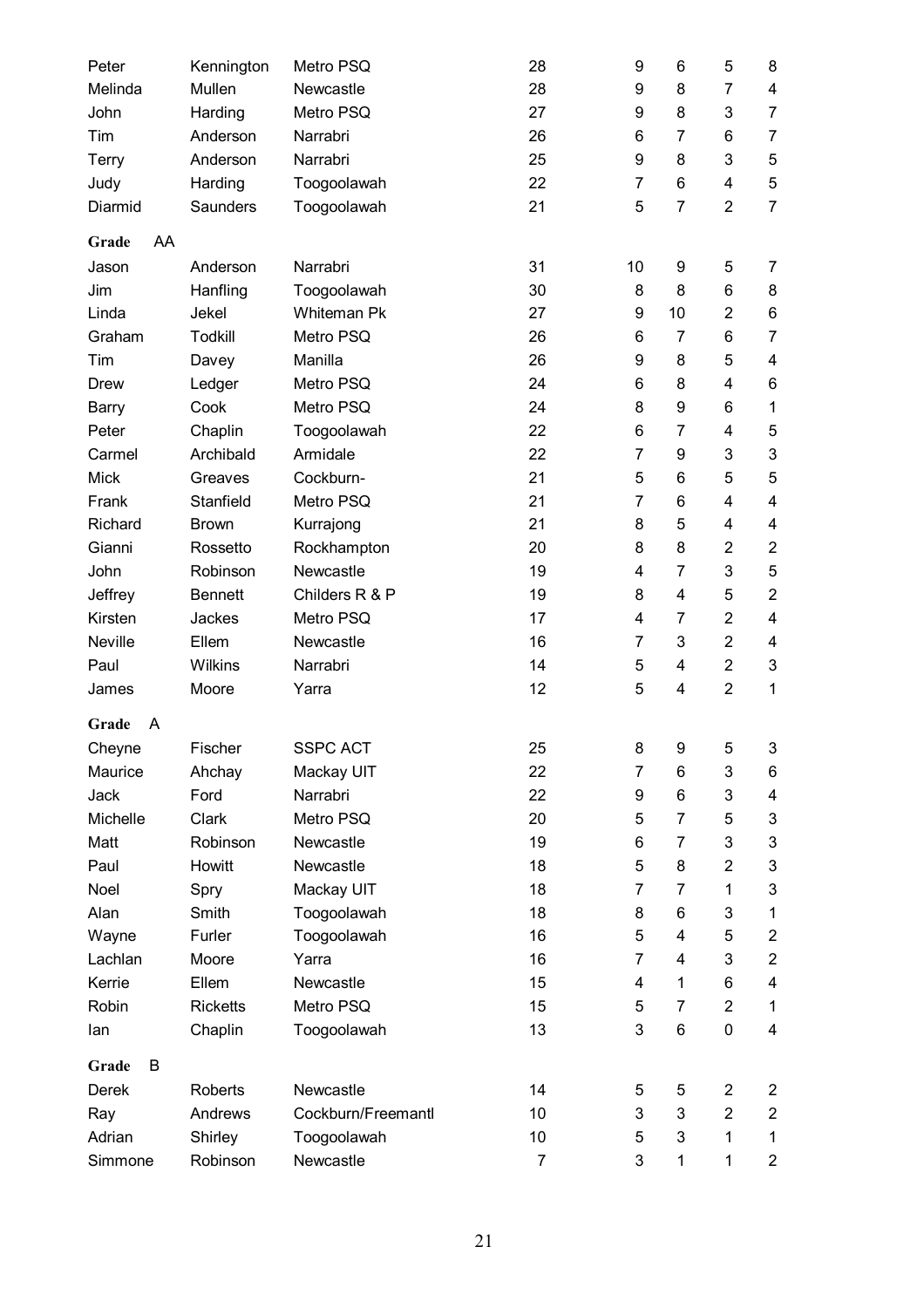|                       |                | <b>100m Production Open Teams</b> |              |     |             |     |
|-----------------------|----------------|-----------------------------------|--------------|-----|-------------|-----|
| Name                  | <b>Surname</b> | <b>Total</b>                      | <b>Chick</b> | Pig | <b>Turk</b> | Ram |
| Score                 | 78             |                                   |              |     |             |     |
| Team                  | <b>NSW</b>     |                                   |              |     |             |     |
| Team TieBreak Placing |                |                                   |              |     |             |     |
| Matt                  | Seears         | 39                                | 10           | 10  | 9           | 10  |
| Glen                  | Anderson       | 39                                | 10           | 10  | 9           | 10  |
|                       |                | <b>Team Animal Count</b>          | 20           | 20  | 18          | 20  |
| Score                 | 73             |                                   |              |     |             |     |
| Team                  | <b>QLD</b>     |                                   |              |     |             |     |
| Team TieBreak Placing |                |                                   |              |     |             |     |
| Kirsten               | Jackes         | 37                                | 10           | 10  | 9           | 8   |
| John                  | Harding        | 36                                | 10           | 10  | 8           | 8   |
|                       |                | <b>Team Animal Count</b>          | 20           | 20  | 17          | 16  |
| Score                 | 69             |                                   |              |     |             |     |
| Team                  | <b>VIC</b>     |                                   |              |     |             |     |
| Team TieBreak Placing |                |                                   |              |     |             |     |
| <b>Mick</b>           | Arden          | 38                                | 10           | 10  | 8           | 10  |
| Lachlan               | Moore          | 31                                | 10           | 9   | 5           | 7   |
|                       |                | <b>Team Animal Count</b>          | 20           | 19  | 13          | 17  |
| Score                 | 59             |                                   |              |     |             |     |
| Team                  | <b>WA</b>      |                                   |              |     |             |     |
| Team TieBreak Placing |                |                                   |              |     |             |     |
| Linda                 | Jekel          | 30                                | 10           | 9   | 6           | 5   |
| <b>Mick</b>           | Greaves        | 29                                | 8            | 8   | 5           | 8   |
|                       |                | <b>Team Animal Count</b>          | 18           | 17  | 11          | 13  |

# **100m Revolver Open Teams**

| Name                  | <b>Surname</b> | <b>Total</b>             | <b>Chick</b> | Pig | Turk | Ram |
|-----------------------|----------------|--------------------------|--------------|-----|------|-----|
| Score                 | 72             |                          |              |     |      |     |
| Team                  | QLD            |                          |              |     |      |     |
| Team TieBreak Placing |                |                          |              |     |      |     |
| Kirsten               | Jackes         | 37                       | 10           | 10  | 7    | 10  |
| John                  | Harding        | 35                       | 10           | 9   | 10   | 6   |
|                       |                | <b>Team Animal Count</b> | 20           | 19  | 17   | 16  |
| Score                 | 71             |                          |              |     |      |     |
| Team                  | <b>NSW</b>     |                          |              |     |      |     |
| Team TieBreak Placing |                |                          |              |     |      |     |
| Matt                  | Seears         | 38                       | 10           | 10  | 9    | 9   |
| Glen                  | Anderson       | 33                       | 10           | 10  | 6    | 7   |
|                       |                | <b>Team Animal Count</b> | 20           | 20  | 15   | 16  |

Score 70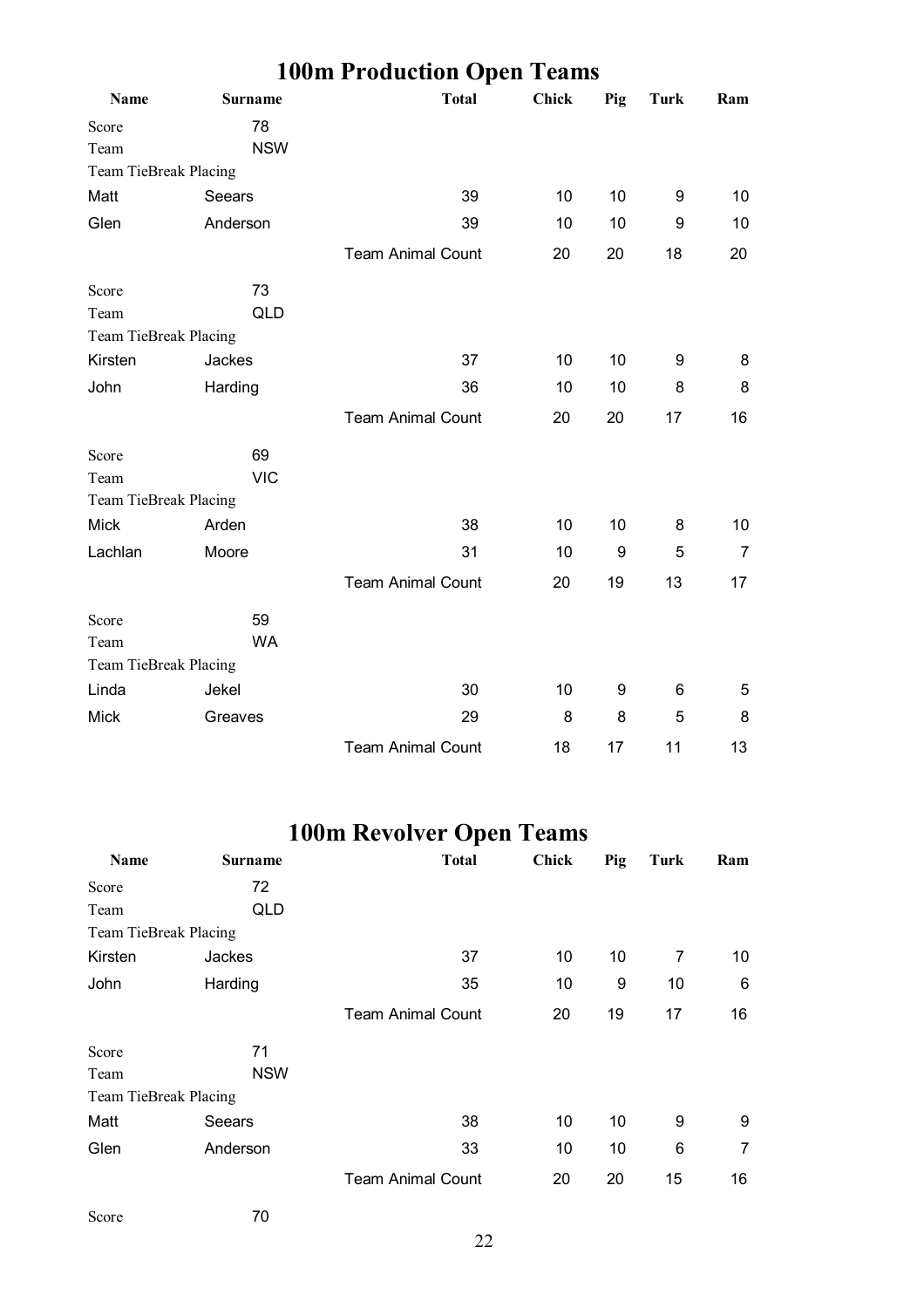| Team                  | WA         |                          |    |    |    |    |
|-----------------------|------------|--------------------------|----|----|----|----|
| Team TieBreak Placing |            |                          |    |    |    |    |
| Mick                  | Greaves    | 36                       | 10 | 10 | 8  | 8  |
| Linda                 | Jekel      | 34                       | 9  | 10 | 6  | 9  |
|                       |            | <b>Team Animal Count</b> | 19 | 20 | 14 | 17 |
| Score                 | 64         |                          |    |    |    |    |
| Team                  | <b>VIC</b> |                          |    |    |    |    |
| Team TieBreak Placing |            |                          |    |    |    |    |
| Mick                  | Arden      | 36                       | 10 | 10 | 7  | 9  |
| Lachlan               | Moore      | 28                       | 7  | 7  | 9  | 5  |
|                       |            | <b>Team Animal Count</b> | 17 | 17 | 16 | 14 |

# **100m Standing Open Teams**

| Name                  | Surname    | <b>Total</b>             | Chick          | Pig            | <b>Turk</b>    | Ram                     |
|-----------------------|------------|--------------------------|----------------|----------------|----------------|-------------------------|
| Score                 | 55         |                          |                |                |                |                         |
| Team                  | <b>NSW</b> |                          |                |                |                |                         |
| Team TieBreak Placing |            |                          |                |                |                |                         |
| Matt                  | Seears     | 30                       | 8              | 10             | 4              | 8                       |
| Glen                  | Anderson   | 25                       | 8              | 9              | 4              | $\overline{\mathbf{4}}$ |
|                       |            | <b>Team Animal Count</b> | 16             | 19             | 8              | 12                      |
| Score                 | 48         |                          |                |                |                |                         |
| Team                  | <b>VIC</b> |                          |                |                |                |                         |
| Team TieBreak Placing |            |                          |                |                |                |                         |
| <b>Mick</b>           | Arden      | 26                       | 8              | 8              | 4              | 6                       |
| Lachlan               | Moore      | 22                       | $\overline{7}$ | $6\phantom{a}$ | 4              | 5                       |
|                       |            | <b>Team Animal Count</b> | 15             | 14             | 8              | 11                      |
| Score                 | 39         |                          |                |                |                |                         |
| Team                  | <b>WA</b>  |                          |                |                |                |                         |
| Team TieBreak Placing |            |                          |                |                |                |                         |
| <b>Mick</b>           | Greaves    | 21                       | 8              | 6              | 3              | 4                       |
| Linda                 | Jekel      | 18                       | 5              | 5              | 5              | 3                       |
|                       |            | <b>Team Animal Count</b> | 13             | 11             | 8              | $\overline{7}$          |
| Score                 | 35         |                          |                |                |                |                         |
| Team                  | <b>QLD</b> |                          |                |                |                |                         |
| Team TieBreak Placing |            |                          |                |                |                |                         |
| John                  | Harding    | 22                       | 8              | 8              | $\overline{c}$ | 4                       |
| Kirsten               | Jackes     | 13                       | 4              | $\overline{2}$ | 4              | 3                       |
|                       |            | <b>Team Animal Count</b> | 12             | 10             | 6              | 7                       |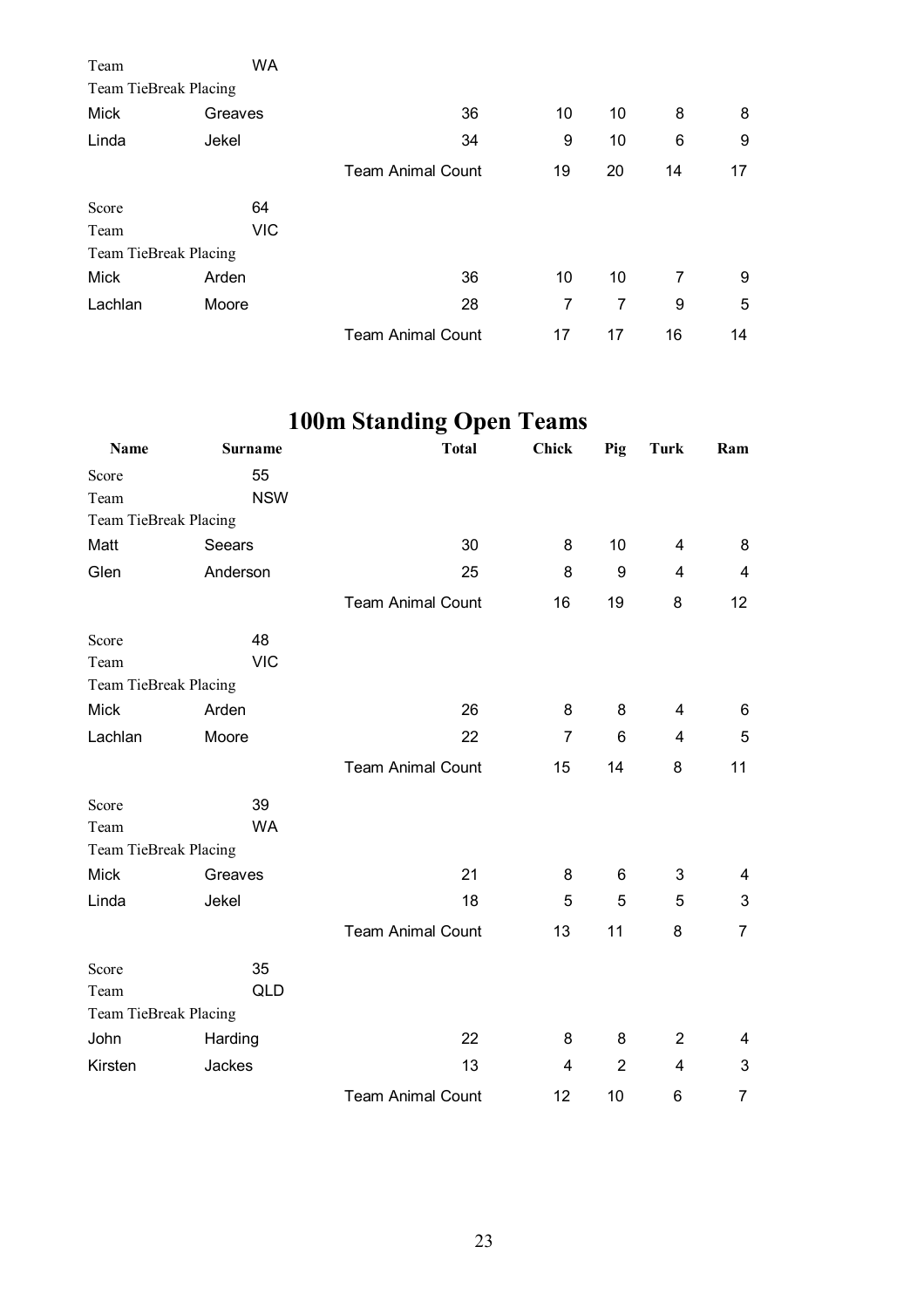|                       |                | Toom Chamned Open Teams  |              |                  |                 |     |  |
|-----------------------|----------------|--------------------------|--------------|------------------|-----------------|-----|--|
| Name                  | <b>Surname</b> | <b>Total</b>             | <b>Chick</b> | Pig              | <b>Turk</b>     | Ram |  |
| Score                 | 67             |                          |              |                  |                 |     |  |
| Team                  | <b>NSW</b>     |                          |              |                  |                 |     |  |
| Team TieBreak Placing |                |                          |              |                  |                 |     |  |
| Matt                  | Seears         | 34                       | 10           | 9                | $\overline{7}$  | 8   |  |
| Glen                  | Anderson       | 33                       | 10           | $\boldsymbol{9}$ | 6               | 8   |  |
|                       |                | <b>Team Animal Count</b> | 20           | 18               | 13              | 16  |  |
| Score                 | 65             |                          |              |                  |                 |     |  |
| Team                  | <b>QLD</b>     |                          |              |                  |                 |     |  |
| Team TieBreak Placing |                |                          |              |                  |                 |     |  |
| Kirsten               | Jackes         | 35                       | 10           | 10               | 9               | 6   |  |
| John                  | Harding        | 30                       | 10           | $\overline{7}$   | $\overline{7}$  | 6   |  |
|                       |                | <b>Team Animal Count</b> | 20           | 17               | 16              | 12  |  |
| Score                 | 56             |                          |              |                  |                 |     |  |
| Team                  | <b>VIC</b>     |                          |              |                  |                 |     |  |
| Team TieBreak Placing |                |                          |              |                  |                 |     |  |
| <b>Mick</b>           | Arden          | 36                       | 10           | 10               | 7               | 9   |  |
| Lachlan               | Moore          | 20                       | 8            | 5                | $\overline{2}$  | 5   |  |
|                       |                | <b>Team Animal Count</b> | 18           | 15               | 9               | 14  |  |
| Score                 | 47             |                          |              |                  |                 |     |  |
| Team                  | <b>WA</b>      |                          |              |                  |                 |     |  |
| Team TieBreak Placing |                |                          |              |                  |                 |     |  |
| Linda                 | Jekel          | 29                       | 10           | 7                | 5               | 7   |  |
| <b>Mick</b>           | Greaves        | 18                       | 5            | 4                | $6\phantom{1}6$ | 3   |  |
|                       |                | <b>Team Animal Count</b> | 15           | 11               | 11              | 10  |  |

#### **100m Unlimited Open Teams**

# **Field Pistol Production Open Teams**

| Name                  | <b>Surname</b> | <b>Total</b>             | Chick | Pig | Turk | Ram |
|-----------------------|----------------|--------------------------|-------|-----|------|-----|
| Score                 | 61             |                          |       |     |      |     |
| Team                  | <b>NSW</b>     |                          |       |     |      |     |
| Team TieBreak Placing |                |                          |       |     |      |     |
| Glen                  | Anderson       | 33                       | 9     | 10  | 7    | 7   |
| Matt                  | Seears         | 28                       | 10    | 8   | 4    | 6   |
|                       |                | <b>Team Animal Count</b> | 19    | 18  | 11   | 13  |
| Score                 | 55             |                          |       |     |      |     |
| Team                  | <b>QLD</b>     |                          |       |     |      |     |
| Team TieBreak Placing |                |                          |       |     |      |     |
| Peter                 | Kennington     | 28                       | 8     | 7   | 6    | 7   |
| Judy                  | Harding        | 27                       | 9     | 8   | 6    | 4   |
|                       |                | <b>Team Animal Count</b> | 17    | 15  | 12   | 11  |

Score 45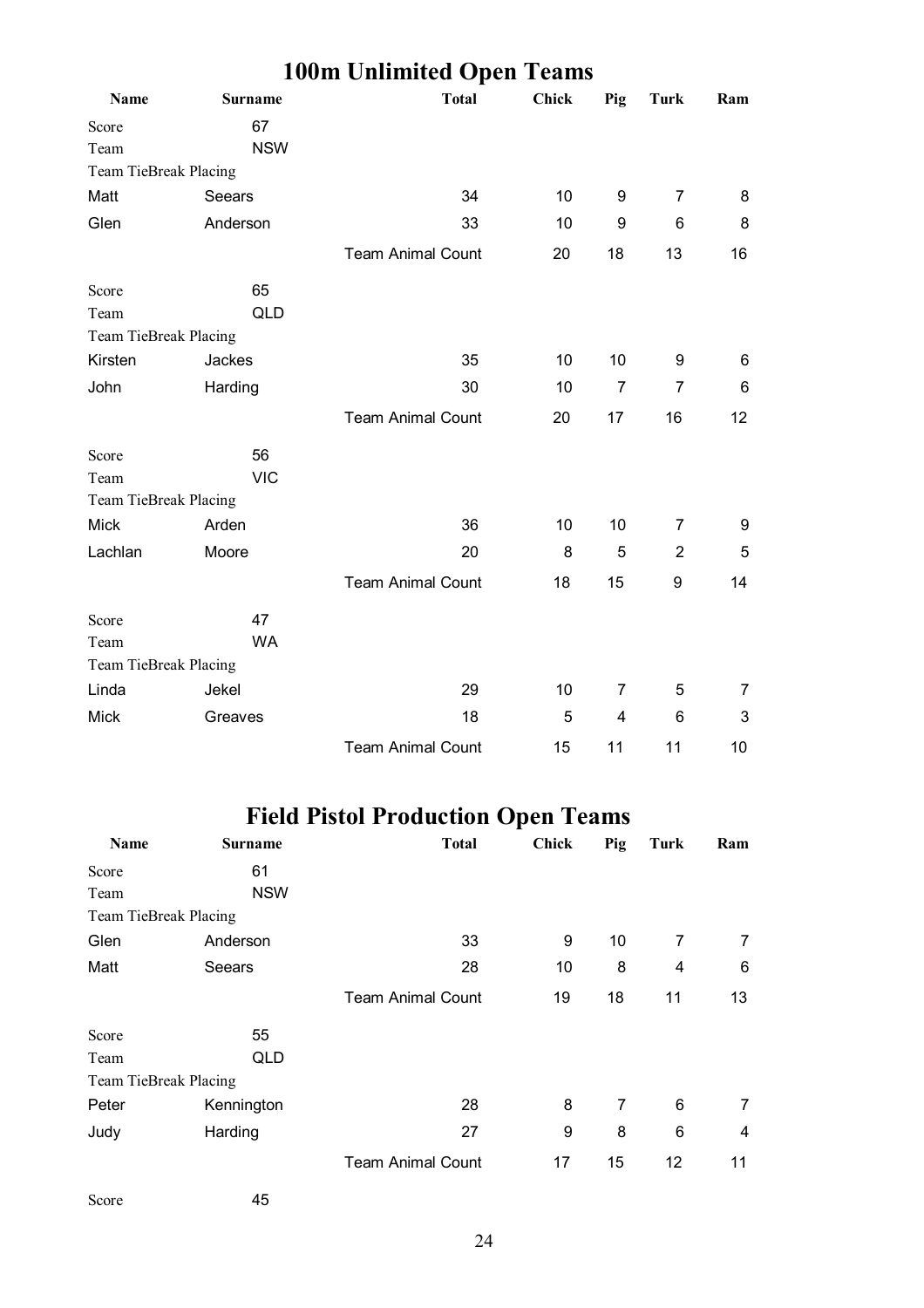| Team                  | <b>VIC</b> |                          |    |    |    |   |
|-----------------------|------------|--------------------------|----|----|----|---|
| Team TieBreak Placing |            |                          |    |    |    |   |
| Mick                  | Arden      | 27                       | 9  | 7  | 8  | 3 |
| James                 | Moore      | 18                       | 6  | 5  | 3  | 4 |
|                       |            | <b>Team Animal Count</b> | 15 | 12 | 11 | 7 |
| Score                 | 38         |                          |    |    |    |   |
| Team                  | <b>WA</b>  |                          |    |    |    |   |
| Team TieBreak Placing |            |                          |    |    |    |   |
| Mick                  | Greaves    | 20                       | 7  | 4  | 4  | 5 |
| Linda                 | Jekel      | 18                       | 4  | 8  | 2  | 4 |
|                       |            | <b>Team Animal Count</b> | 11 | 12 | 6  | 9 |

# **Field Pistol Any Sight Open Teams**

| Name                  | <b>Surname</b> | <b>Total</b>             | Chick | Pig | <b>Turk</b>    | Ram |
|-----------------------|----------------|--------------------------|-------|-----|----------------|-----|
| Score                 | 63             |                          |       |     |                |     |
| Team                  | <b>NSW</b>     |                          |       |     |                |     |
| Team TieBreak Placing |                |                          |       |     |                |     |
| Matt                  | Seears         | 33                       | 10    | 10  | 8              | 5   |
| Glen                  | Anderson       | 30                       | 9     | 10  | 6              | 5   |
|                       |                | <b>Team Animal Count</b> | 19    | 20  | 14             | 10  |
| Score                 | 50             |                          |       |     |                |     |
| Team                  | QLD            |                          |       |     |                |     |
| Team TieBreak Placing |                |                          |       |     |                |     |
| Peter                 | Kennington     | 28                       | 9     | 6   | 5              | 8   |
| Judy                  | Harding        | 22                       | 7     | 6   | 4              | 5   |
|                       |                | <b>Team Animal Count</b> | 16    | 12  | 9              | 13  |
| Score                 | 48             |                          |       |     |                |     |
| Team                  | <b>WA</b>      |                          |       |     |                |     |
| Team TieBreak Placing |                |                          |       |     |                |     |
| Linda                 | Jekel          | 27                       | 9     | 10  | $\overline{2}$ | 6   |
| <b>Mick</b>           | Greaves        | 21                       | 5     | 6   | 5              | 5   |
|                       |                | <b>Team Animal Count</b> | 14    | 16  | $\overline{7}$ | 11  |
| Score                 | 44             |                          |       |     |                |     |
| Team                  | <b>VIC</b>     |                          |       |     |                |     |
| Team TieBreak Placing |                |                          |       |     |                |     |
| <b>Mick</b>           | Arden          | 32                       | 9     | 7   | 8              | 8   |
| James                 | Moore          | 12                       | 5     | 4   | $\overline{c}$ | 1   |
|                       |                | <b>Team Animal Count</b> | 14    | 11  | 10             | 9   |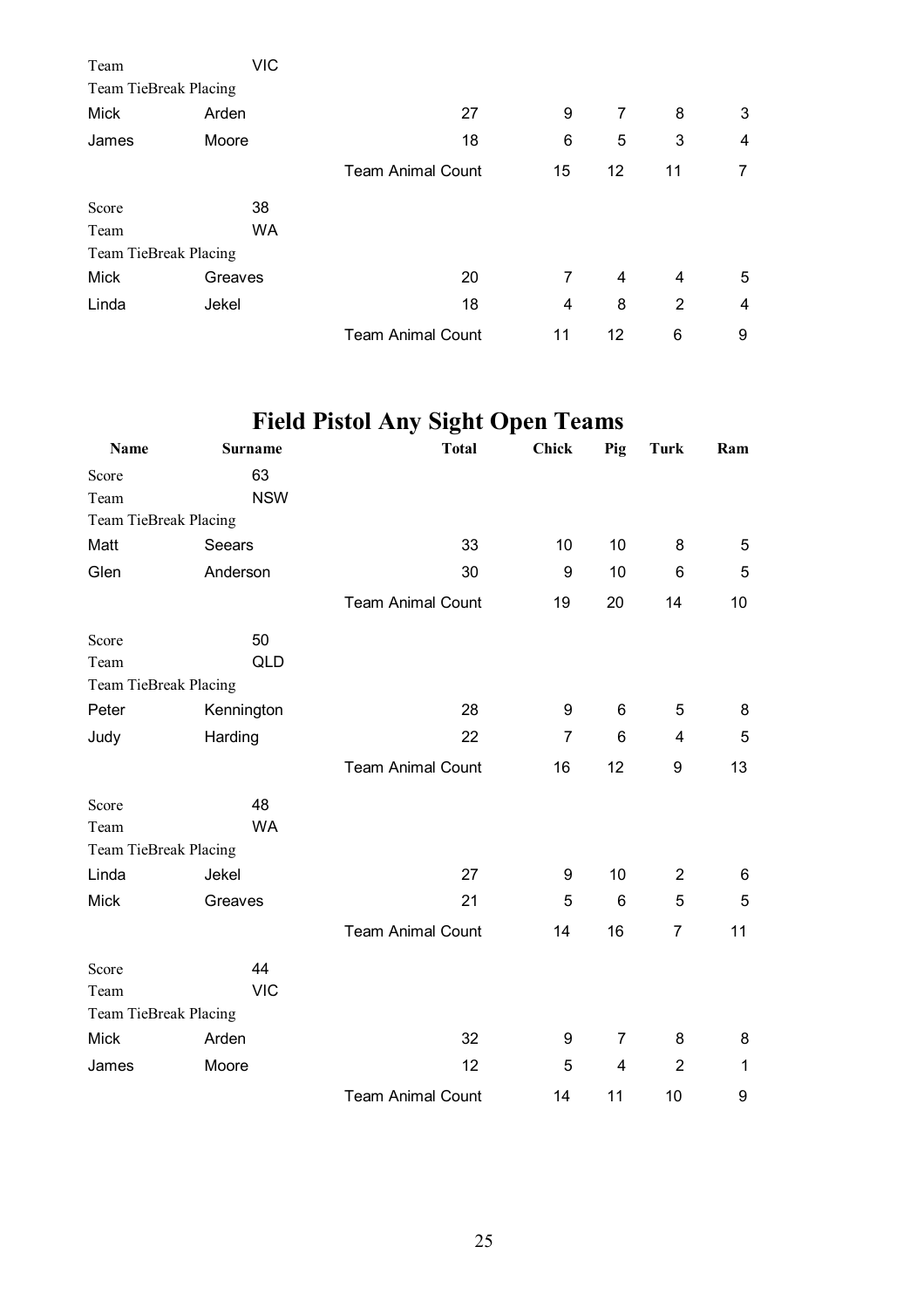### **100m Production Womens Teams**

| Name                     |            | <b>Surname</b> | Grade      | <b>Grade Total</b> |    | Chic |    | Pig Turk Ram |    |
|--------------------------|------------|----------------|------------|--------------------|----|------|----|--------------|----|
|                          |            |                |            | <b>Break</b>       |    |      |    |              |    |
| <b>Team</b>              | QLD        |                |            |                    |    |      |    |              |    |
| <b>Score</b>             | 77         |                |            |                    |    |      |    |              |    |
| <b>Shoot Off Placing</b> |            |                |            |                    |    |      |    |              |    |
| Judy                     |            | Harding        | <b>INT</b> |                    | 40 | 10   | 10 | 10           | 10 |
| Kirsten                  |            | Jackes         | <b>INT</b> |                    | 37 | 10   | 10 | 9            | 8  |
| <b>Team</b>              | <b>NSW</b> |                |            |                    |    |      |    |              |    |
| <b>Score</b>             | 50         |                |            |                    |    |      |    |              |    |
| <b>Shoot Off Placing</b> |            |                |            |                    |    |      |    |              |    |
| Melinda                  |            | Mullen         | AAA        |                    | 30 | 10   | 9  | 7            | 4  |
| Kerrie                   |            | Ellem          | AA         |                    | 20 | 5    | 8  | 2            | 5  |

### **100m Revolver Womens Teams**

| Name                     | <b>Surname</b> | Grade      | <b>Grade Total</b> | Chic |    | Pig Turk Ram   |    |
|--------------------------|----------------|------------|--------------------|------|----|----------------|----|
| <b>Team</b>              | QLD            |            |                    |      |    |                |    |
| <b>Score</b>             | 75             |            |                    |      |    |                |    |
| <b>Shoot Off Placing</b> |                |            |                    |      |    |                |    |
| Judy                     | Harding        | <b>INT</b> | 38                 | 10   | 10 | 8              | 10 |
| Kirsten                  | Jackes         | <b>INT</b> | 37                 | 10   | 10 | $\overline{7}$ | 10 |
| <b>Team</b>              | <b>NSW</b>     |            |                    |      |    |                |    |
| <b>Score</b>             | 50             |            |                    |      |    |                |    |
| <b>Shoot Off Placing</b> |                |            |                    |      |    |                |    |
| Melinda                  | Mullen         | AAA        | 33                 | 10   | 8  | 6              | 9  |
| Kerrie                   | Ellem          | AA         | 17                 | 6    | 9  | 1              | 1  |

### **100m Standing Womens Teams**

| Name                     |            | <b>Surname</b> | Grade      | <b>Grade Total</b> |    | Chic |   | Pig Turk Ram |   |
|--------------------------|------------|----------------|------------|--------------------|----|------|---|--------------|---|
| <b>Team</b>              | <b>NSW</b> |                |            |                    |    |      |   |              |   |
| <b>Score</b>             | 39         |                |            |                    |    |      |   |              |   |
| <b>Shoot Off Placing</b> |            |                |            |                    |    |      |   |              |   |
| Melinda                  |            | Mullen         | <b>INT</b> |                    | 26 | 9    | 7 | 3            | 7 |
| Kerrie                   |            | Ellem          | AA         |                    | 13 | 3    | 4 | 4            | 2 |
| <b>Team</b>              | QLD        |                |            |                    |    |      |   |              |   |
| <b>Score</b>             | 36         |                |            |                    |    |      |   |              |   |
| <b>Shoot Off Placing</b> |            |                |            |                    |    |      |   |              |   |
| Judy                     |            | Harding        | <b>INT</b> |                    | 23 | 7    | 7 | 5            | 4 |
| Kirsten                  |            | Jackes         | AA         |                    | 13 | 4    | 2 | 4            | 3 |